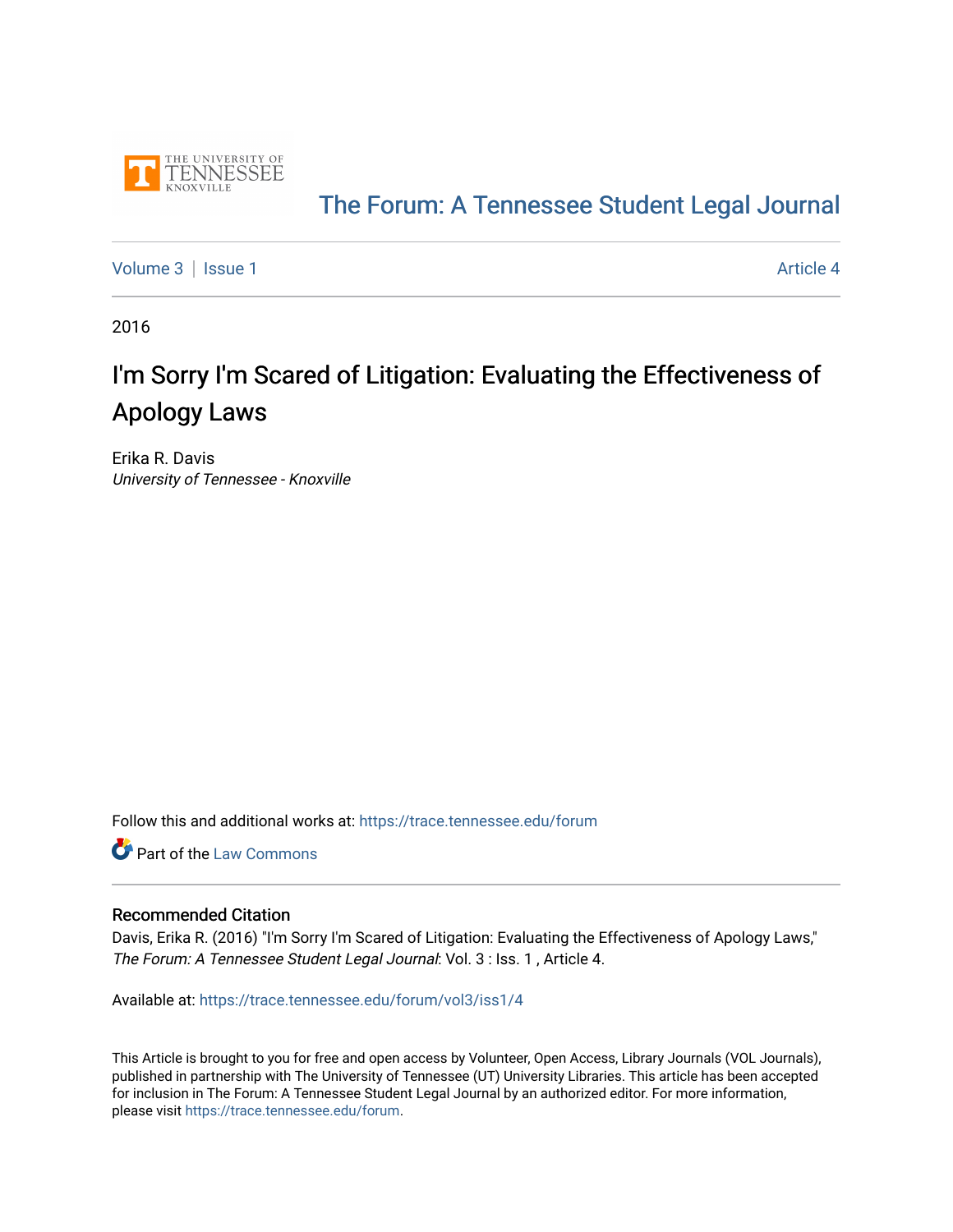## I'M SORRY I'M SCARED OF LITIGATION: EVALUATING THE EFFECTIVENESS OF APOLOGY LAWS

ERIKA R. DAVIS\*

## …………………………………………………………………… "[A]n apology is remarkably complex, yet simple and straightforward at the same time." - Aaron Lazare, *"On Apology"* ………………………………………………………………………

|                                                                  | 71 |
|------------------------------------------------------------------|----|
|                                                                  |    |
| A.                                                               |    |
| B.                                                               |    |
| APOLOGIES WITHIN THE MEDICAL ENVIRONMENT  77<br>$\mathcal{C}$    |    |
| <b>III. RESPONSES TO APOLOGETIC BARRIERS IN THE MEDICAL</b>      |    |
|                                                                  |    |
|                                                                  |    |
|                                                                  |    |
|                                                                  |    |
|                                                                  |    |
|                                                                  |    |
| B. DISCLOSURE: PROGRAMS, LAWS, AND LEGISLATION 90                |    |
|                                                                  |    |
|                                                                  |    |
|                                                                  |    |
|                                                                  | 96 |
| SHIFT FROM APOLOGY LAWS TO DISCLOSURE PROGRAMS 96<br>$A_{\cdot}$ |    |
| PROTECT FULL APOLOGIES WITH THE FEDERAL RULES OF<br>B.           |    |
|                                                                  | 98 |
|                                                                  | 99 |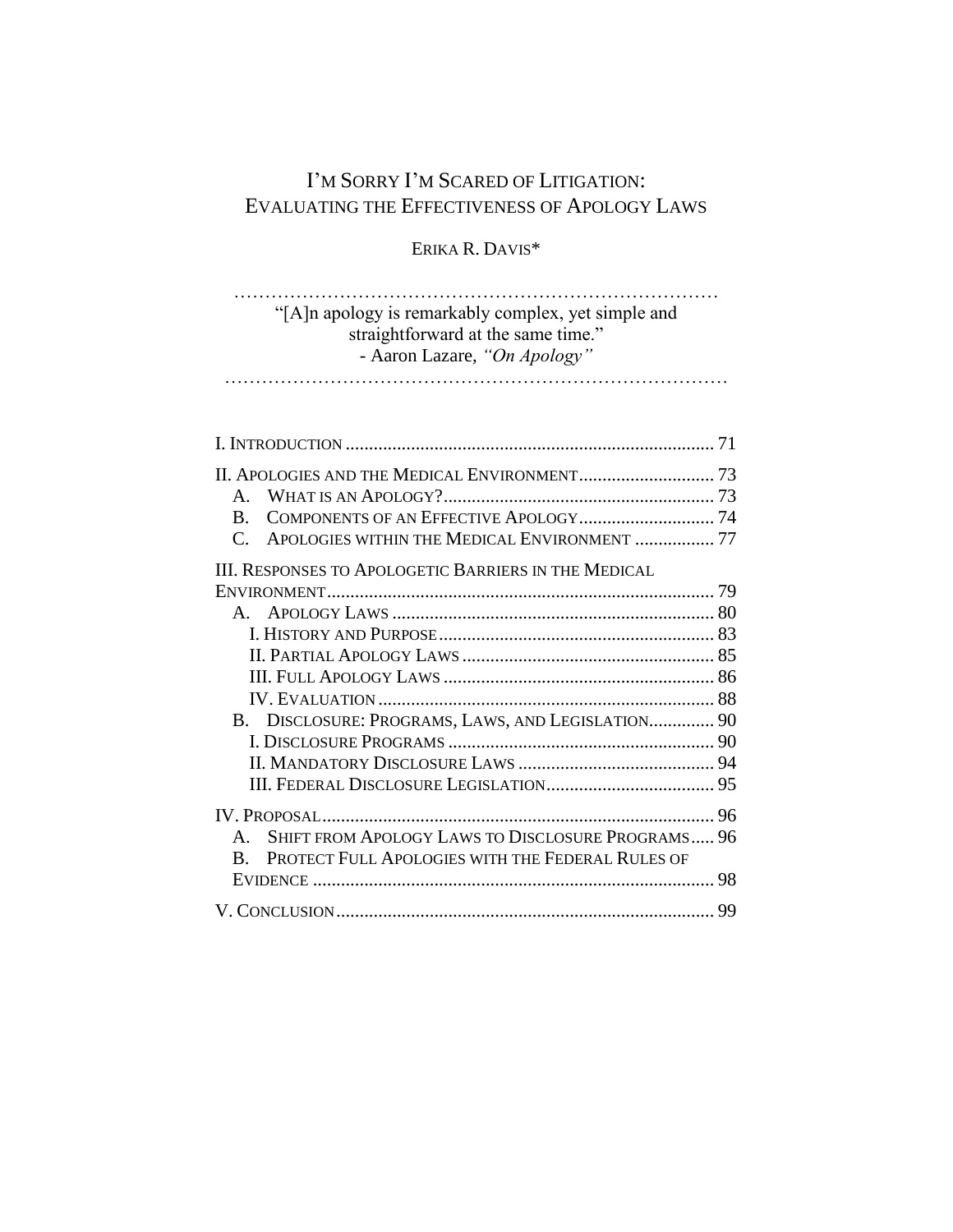#### I. INTRODUCTION

As young children we are taught the golden rule – to treat others how we would like to be treated.<sup>1</sup> When that does not happen we are told to apologize.<sup>2</sup> It is irrelevant whether our wrongful acts or words were done accidentally or purposefully.<sup>3</sup> What matters is that we recognize and acknowledge the aggrieved individual's feelings, express our sympathy, and sincerely apologize. These life lessons we learned in kindergarten are equally important for us to carry with us as adults. Unlike what we may want to believe, adults are not very different from young children in this respect. We like to think that, as adults, we are better communicators than children. The truth is, adults can conjure up just as many excuses not to apologize – no one is around to tell them to apologize. Adults simply have their conscience, which is influenced by what is put into that conscience, to nudge them in the right direction. Long gone are the days when we were yelled at by our parents for giving a backhanded apology to our sibling – which was sometimes worse than giving no apology at all. However, we still like to pass blame, make excuses, and avoid any sense of vulnerability when a mistake occurs. It can seem easier to hide behind a veil of justifications, excuses, and fears.

This veil we hide behind to avoid apologizing is also used by physicians in the medical environment. Although physicians may feel the need to apologize after an adverse medical event, physicians' gut instincts to apologize are often hampered by the fear that their statements will be used against them in court. <sup>4</sup> This fear is further

<sup>\*</sup> J.D. Candidate, The University of Tennessee College of Law, Concentration in Advocacy and Dispute Resolution (May 2016); B.A. in German and Political Science, The University of Michigan (2013).

<sup>1</sup> *See Matthew 7:12*. *See also Luke 6:31*.

<sup>2</sup> *See* Nancy L. Zisk, *A Physician's Apology: An Argument against Statutory Protection*, 18 RICH. J.L. & PUB. INT. 69, 370 (2015). 3 *Id.*

<sup>4</sup> *See* Nicole Saitta & Samuel D. Hodge, Jr., *Efficacy of a Physician's Words of Empathy: An Overview of State Apology Laws,* 112 J. AM. OSTEOPATHIC ASS'N, 302, 302 (2012); Robert B. Gibson & Laura A. Del Vecchio, *Does Sorry Work? Effects of "Full Disclosure" on Litigation,* 47 D.R.I. FOR DEF., 41, 42 (2006).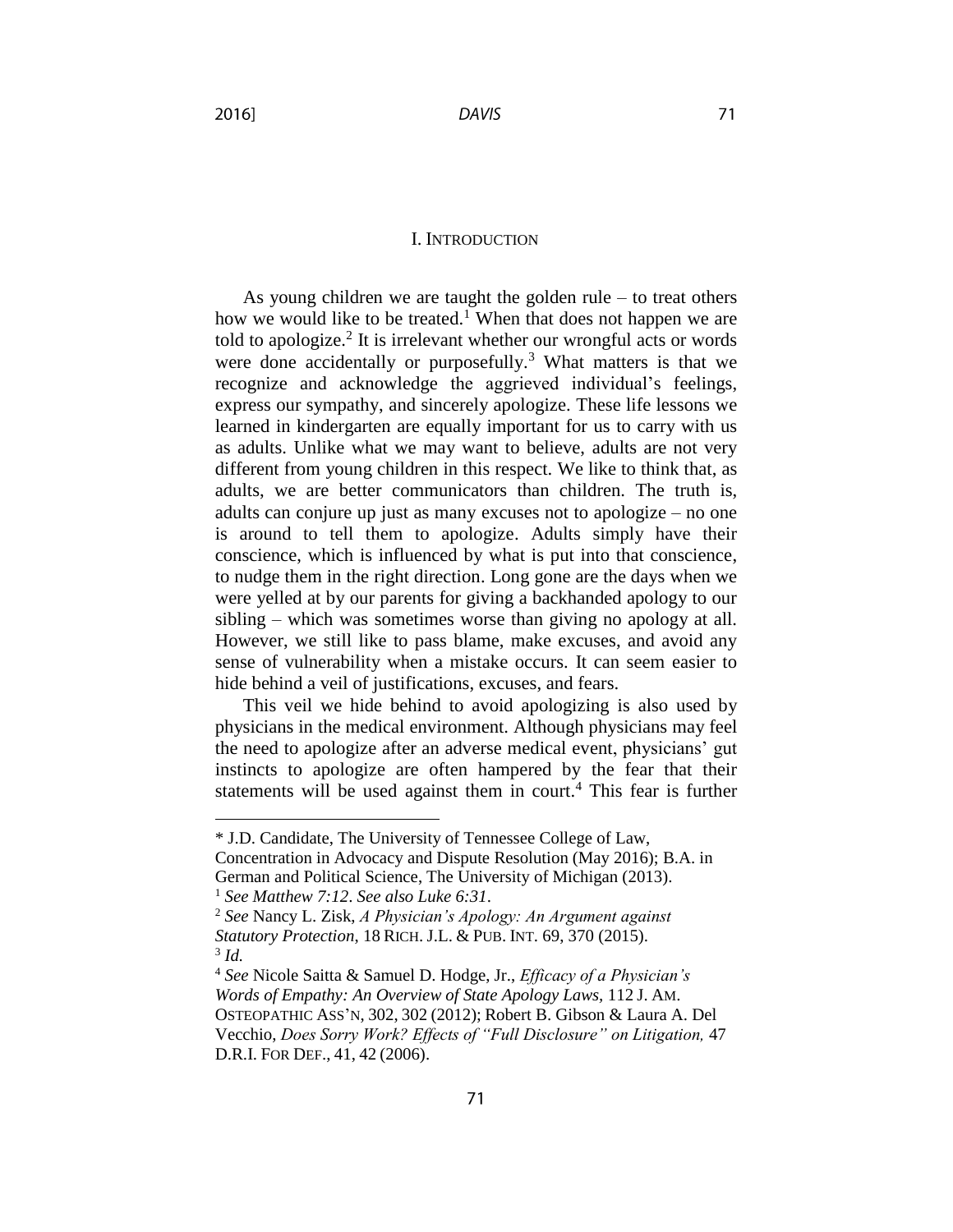#### **THE FORUM**

solidified when their attorneys advise them to be careful to not admit fault or liability.<sup>5</sup> This assumingly well-thought-out strategy to remain silent actually creates an unexpected paradox:<sup>6</sup> refusing to apologize can precipitate litigation to an even greater extent.<sup>7</sup> Consequently, this lack of apology can dilute the doctor-patient relationship, hinder patient safety, and increase litigation.<sup>8</sup>

To combat the apologetic barriers in the medical community, states have enacted apology and disclosure laws. Institutions and some states have implemented disclosure programs, and the federal government has attempted to enact disclosure legislation; all with the hope of encouraging apologies by physicians to patients following an adverse medical event.<sup>9</sup> This essay will explore these proactive responses to combat the apologetic barriers in the medical community by analyzing the components of an effective apology, evaluating the effectiveness of current state apology laws and likeminded programs, and proposing ways to better facilitate doctorpatient communication, improve patient safety, and reduce litigation.

<sup>5</sup> *See* Benjamin Ho & Elaine Liu, *Does Sorry Work? The Impact of Apology Laws on Malpractice* 1, 3-4 (2011), http://irving.vassar.edu/faculty/bh/Ho-Liu-Apologies-and-Malpractice-nov15.pdf; Saitta & Hodge, Jr., *supra* note 4, at 304.

<sup>6</sup> *See* Saitta & Hodge, Jr., *supra* note 4, at 303.

<sup>7</sup> Anna C. Mastroianni, Michelle M. Mello, Shannon Sommer, Mary Hardy & Thomas H. Gallagher, *The Flaws In State 'Apology' and 'Disclosure' Laws Dilute Their Intended Impact On Malpractice Suits* 29 HEALTH AFF. 1611, 1611 (2010).

<sup>8</sup> *See* Sigall K. Bell, Peter B. Smulowitz, Alan C. Woodward, Michelle M. Mello, Anjali Mitter Duva, Richard C. Boothman & Kenneth Sands, *Disclosure, Apology, and Offer Programs: Stakeholders' Views of Barriers to and Strategies for Broad Implementation*, 90 THE MILBANK Q. 682, 684 (2012); Richard Boothman & Margo M. Hoyler, *The University of Michigan's Early Disclosure and Offer Program*, BULL. AM. C. SURGEONS, (2013), http://bulletin.facs.org/2013/03/michigans-early-disclosure/; Ho & Liu, *supra* note 4 at 4; Mastroianni, Mello, Sommer, Hardy & Gallagher, *supra* note 6, at 1611; Barbara Phillips-Bute, *Transparency and Disclosure of Medical Errors: It's the Right Thing to Do, So Why the Reluctance?*, 35 CAMPBELL L. REV. 333, 336 (2013); Zisk, *supra* note 2, at 386. <sup>9</sup> Gibson & Del Vecchio, *supra* note 4, at 2-10.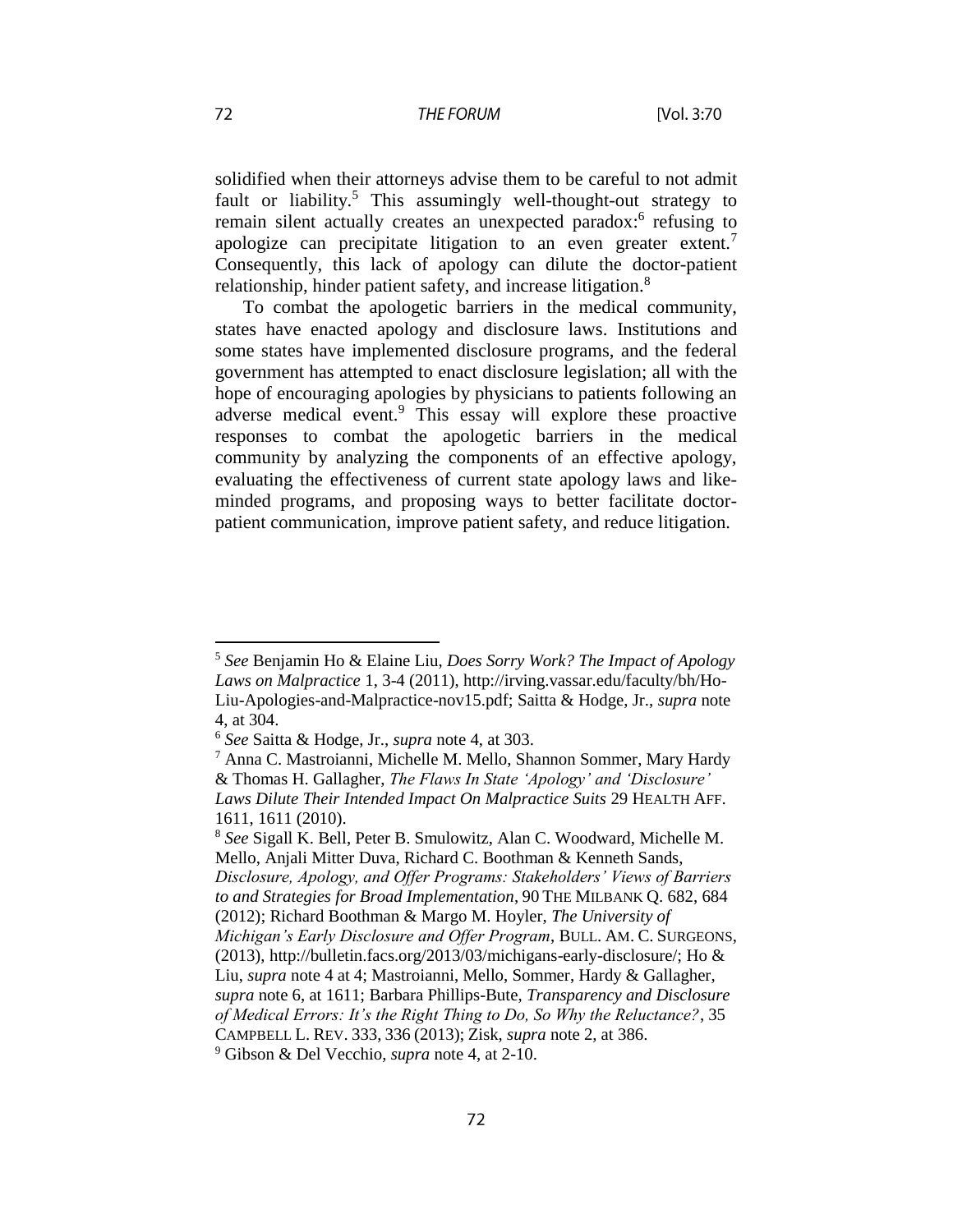#### II. APOLOGIES AND THE MEDICAL ENVIRONMENT

The problem with apologies by physicians in the medical environment following adverse medical events is that the apologies are either non-existent or ineffective.<sup>10</sup> To evaluate the laws and programs that have been enacted to encourage effective apologies, we must first understand what an effective apology is, and why it matters in the medical community. "[A]n apology is remarkably complex, yet simple and straightforward at the same time."<sup>11</sup> Sincerity is key. Sincerity ignites the flame of truth in the ears of the aggrieved because the emotion behind the apology ties together the offender's words with the aggrieved individual's receptiveness to the apology.

#### A. WHAT IS AN APOLOGY?

To understand whether a sincere apology is being given, it is vital to understand the difference between an apology and an account. An account consists of explanations or excuses that invoke a sense of denial or mitigation on behalf of the offender. <sup>12</sup> Derived from the Greek word "apologia," the old English term 'apology' was defined to be a "justification, explanation, defense or excuse[,]" and no expression of regret was necessary.<sup>13</sup> The older understanding of an apology would actually be classified as an account today. "[W]hen we resort to excuse, explanation, or justification, we necessarily attempt to distance ourselves from our actions . . . ."<sup>14</sup> Quite often, individuals resort to classifying their statements as apologies when they are actually accounts.

Breaking down this shield of excuses and entering into a state of vulnerability is what an apology is about.<sup>15</sup> An apology is a statement by an offender to the offended saying the offender

 $\overline{a}$ 

2016]

<sup>10</sup> *See* Phillips-Bute, *supra* note 8, at 336.

<sup>11</sup> AARON LAZARE, ON APOLOGY 23 (Oxford University Press) (2004).

<sup>12</sup> *See* NICHOLAS TAVUCHIS, MEA CULPA: A SOCIOLOGY OF APOLOGY AND RECONCILIATION 17-18 (Stanford University Press) 1991; *See also* ERVING GOFFMAN, RELATIONS IN PUBLIC: MICROSTUDIES OF THE PUBLIC ORDER 109-111 (Basic Books, Inc.) (1971).

<sup>13</sup> LAZARE, *supra* note 11, at 24.

<sup>14</sup> TAVUCHIS, *supra* note 12, at 19.

<sup>15</sup> *Id.* at 18.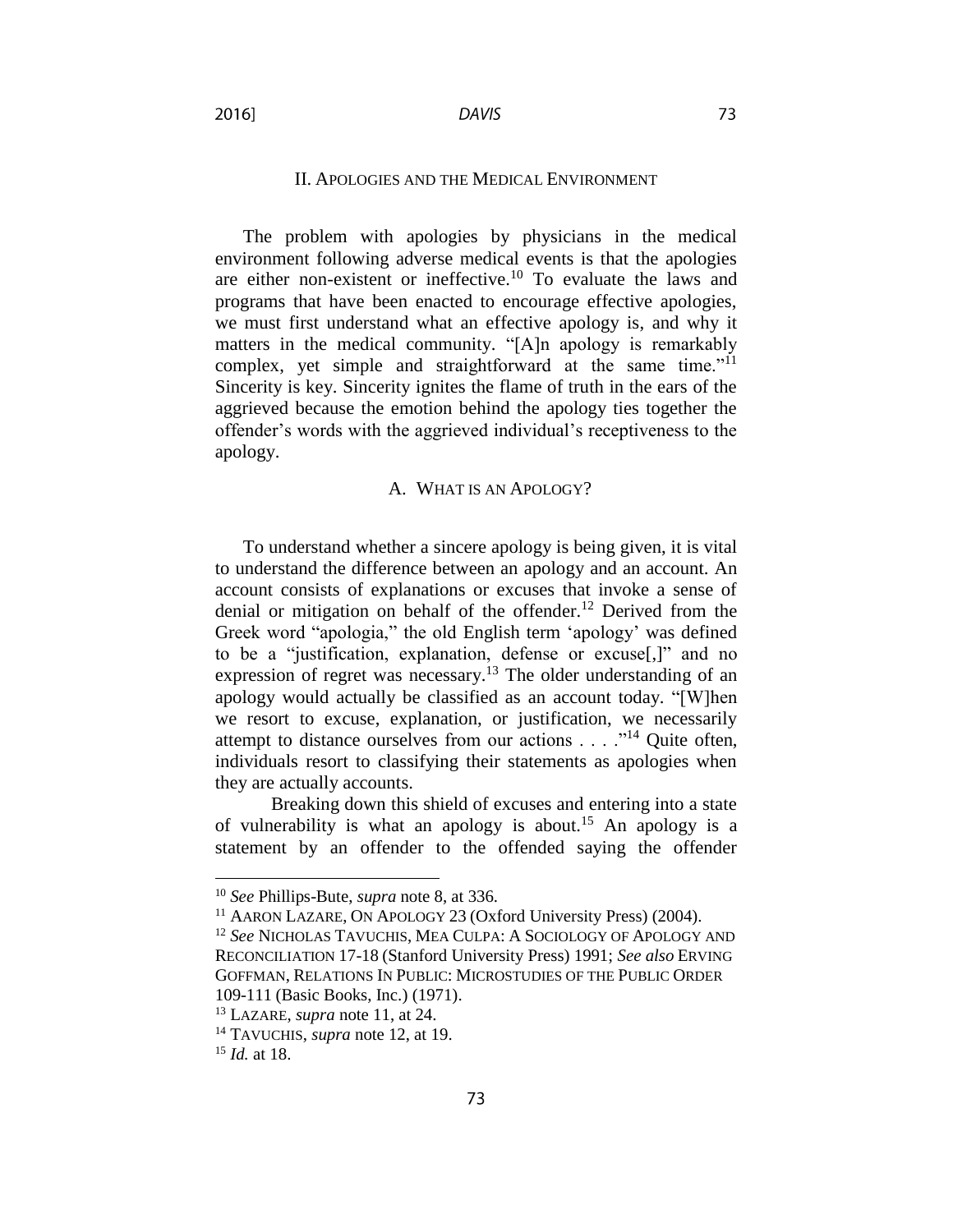acknowledges responsibility for an act and also expresses regret for that act to the offended individual.<sup>16</sup> Unlike accounts, apologies create a state of vulnerability for the offender because, as an offender, you are not justifying or excusing your actions. <sup>17</sup> This state of vulnerability, created by admitting fault, is what makes apologies so effective.

#### B. COMPONENTS OF AN EFFECTIVE APOLOGY

An effective apology should generally consist of four basic components: (1) acknowledging and accepting responsibility for the offense; (2) expressing remorse with forbearance, sincerity, and honesty; (3) explaining the understanding of the offense; and (4) willingness to make reparations.<sup>18</sup> A more thought-provoking understanding of these components is seen through a self-focus and self-other focus lens.<sup>19</sup> While self-focus reflects on how the offender gives an apology, the self-other focus reflects on how the offender should be cognizant of the offended individual's feelings in order to give an effective apology.<sup>20</sup> This deeper lens was developed from an Australian experiment of lay people, each of whom had been in an intimate relationship within which a wrong occurred, who then gave their interpretations of an effective apology. <sup>21</sup> It was found that effective apologies consist of at least one, if not all, of the following three components: (1) affirmation; (2) affect; and (3) action.<sup>22</sup> Within these components, "self" and "self-other" sub-components were found to comprise an effective apology (See Figure 1).<sup>23</sup> Although all three components are unnecessary to create an effective apology, all three may be necessary when the perceived wrongful conduct is serious.<sup>24</sup> To better understand these components, the following statement contains all components of an effective apology:

<sup>16</sup> *See* LAZARE, *supra* note 11, at 23. *See also* TAVUCHIS, *supra* note 2, at 19.

<sup>17</sup> *See* TAVUCHIS, *supra* note 12, at 18.

<sup>18</sup> *See* LAZARE, *supra* note 11, at 25; LAZARE, *supra* note 11, at 107.

<sup>19</sup> *See* Debra Slocum, Alfred Allan & Maria M. Allan, *An Emerging Theory of Apology*, 63 AUSTL. J. PSYCHOL. 83, 87 (2011).

 $^{20}$  *Id.* 

<sup>21</sup> *Id.* at 85.

<sup>22</sup> *Id.* at 86.

<sup>23</sup> *Id.* at 87.

<sup>24</sup> *Id.* at 90.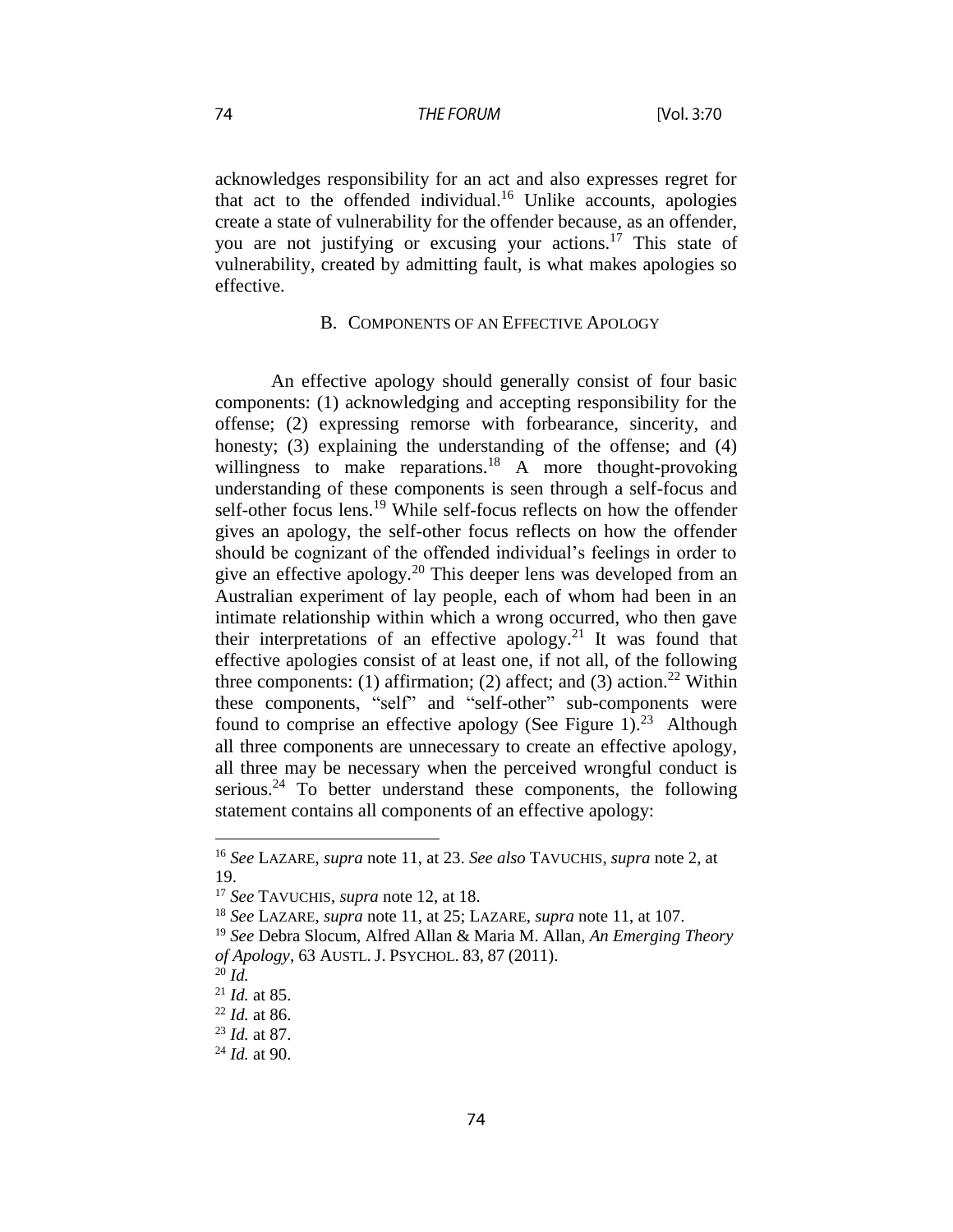**DAVIS** 

2016]

I am so sorry for breaking your vase. I feel terrible. I should have been more careful. I will replace it before we see each other again.

|            | Affirmation     | Affect  | Action      |
|------------|-----------------|---------|-------------|
| Self       | Admission       | Regret  | Restitution |
| Self-Other | Acknowledgement | Remorse | Reparation  |

**Figure 1: Multi-Dimensional Components of an Authentic Apology** adapted from Debra Slocum, Alfred Allan & Maria M. Allan, *An Emerging Theory of Apology*, 63 AUSTL. J. PSYCHOL., 83, 87 (2011).

The first, and most essential, component of an effective apology is "affirmation" because the offender admits his/her wrongful behavior (self-focus) and acknowledges why the offended individual was hurt (self-other focus). <sup>25</sup> As one of the Australian experiment's participants stated, "[a] deep, deep sorry takes lots of words. It's not just 'I'm sorry.' It's lots of words."<sup>26</sup> It is not just about what the offender says, but how the offended individual perceives this and whether it adequately helps heal the emotional wounds. To do this, the offender must accurately understand the offense from the offended individual's perspective. <sup>27</sup> If the offender is not sure what was offensive, a conversation with the aggrieved individual should occur. In instances where the offender does not have an adequate understanding of the aggrieved individual's perspective, the apology is often vague, which creates limited satisfaction when it is spoken to the aggrieved individual.<sup>28</sup> Further, when admitting one's wrongful behavior, an individual's explanation should only be used to "demystify the offenses," not excuse the offenses.<sup>29</sup> To do otherwise would turn the apology into an account. Therefore, the self-other focus factor is invaluable in the affirmation characteristic of an apology.

The second component of an effective apology is "affect," which reflects the offender's emotional response by containing an

<sup>25</sup> I*d.* at 89; LAZARE, *supra* note 11, at 77.

<sup>26</sup> *See* Slocum, Allan & Allan, *supra* note 19, at 86.

<sup>27</sup> *See* LAZARE, *supra* note 11, at 77.

<sup>28</sup> *Id.* at 86.

<sup>29</sup> *Id.* at 120.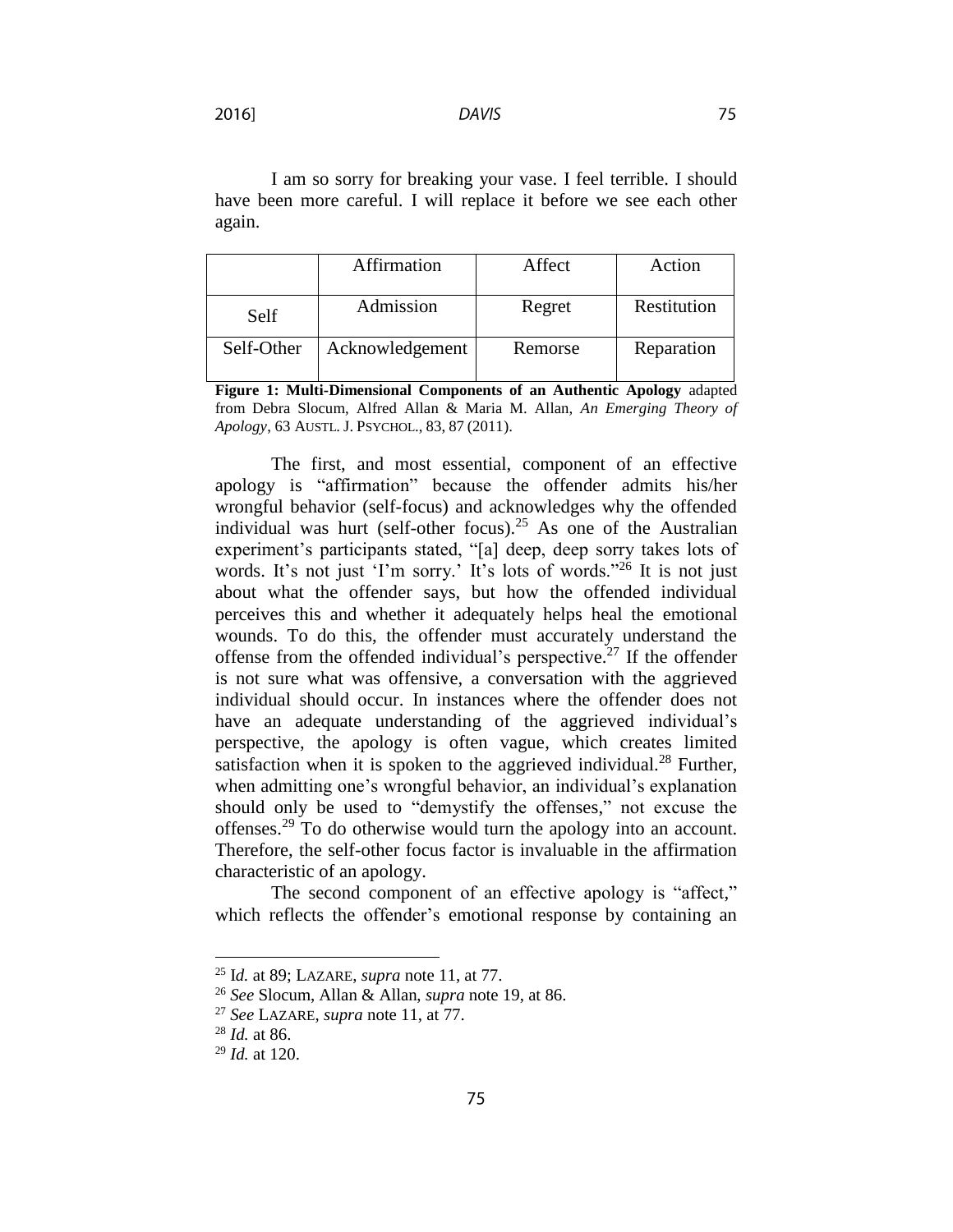expression of regret (self-focus) and an expression of remorse (selfother focus). $30$ 

> Words can be empty; they can be an apology, but aren't an apology. I thought I needed to hear the words, now I think I needed to see his sorrow and for him to have sorrow, to experience it for the right reasons; for him to truly understand the why of why I was hurt and hurting, and that he joined with me in my hurt, hurting for the same reasons  $\dots$ <sup>31</sup>

This participant clearly recognized the need for remorse rather than mere regret. Remorse is professed with "a gnawing distress arising from a sense of guilt for past wrongs."<sup>32</sup> Feeling remorseful and expressing remorse is a part of showing that you accept responsibility. "Such humility contributes to restoring the dignity of the offended party."<sup>33</sup>

The third component of an effective apology is "action," which consists of restitution (self-focus) and reparation (self-other focus). <sup>34</sup> This component is often necessary when words are not enough.<sup>35</sup> Restitution alone – where the offender says he or she will not do the act again or is taking steps to prevent himself or herself from doing the act again  $-$  is often not enough.<sup>36</sup> Restitution often makes the aggrieved individual feel like the offender is merely trying to quickly end the situation, win him/her over, or relieve guilt in a selfishly-motivated fashion.<sup>37</sup> Reparation is needed to supplement restitution because reparation demonstrates that the apology is beyond cheap talk and is, instead, a grievance that the offender takes seriously and wishes to repair the wrong.<sup>38</sup>

<sup>30</sup> *Id.* at 87.

<sup>31</sup> *Id.* at 86.

<sup>32</sup> MERRIAM-WEBSTER'S DICTIONARY (2015), http://www.merriamwebster.com/dictionary/remorse.

<sup>33</sup> *See* LAZARE, *supra* note 11, at 116.

<sup>34</sup> *See* Slocum, Allan & Allan, *supra* note 19, at 89.

<sup>35</sup> *See* LAZARE, *supra* note 11, at 44.

<sup>36</sup> *Id.* at 90.

<sup>37</sup> *Id.* at 90.

<sup>38</sup> *Id.* at 127.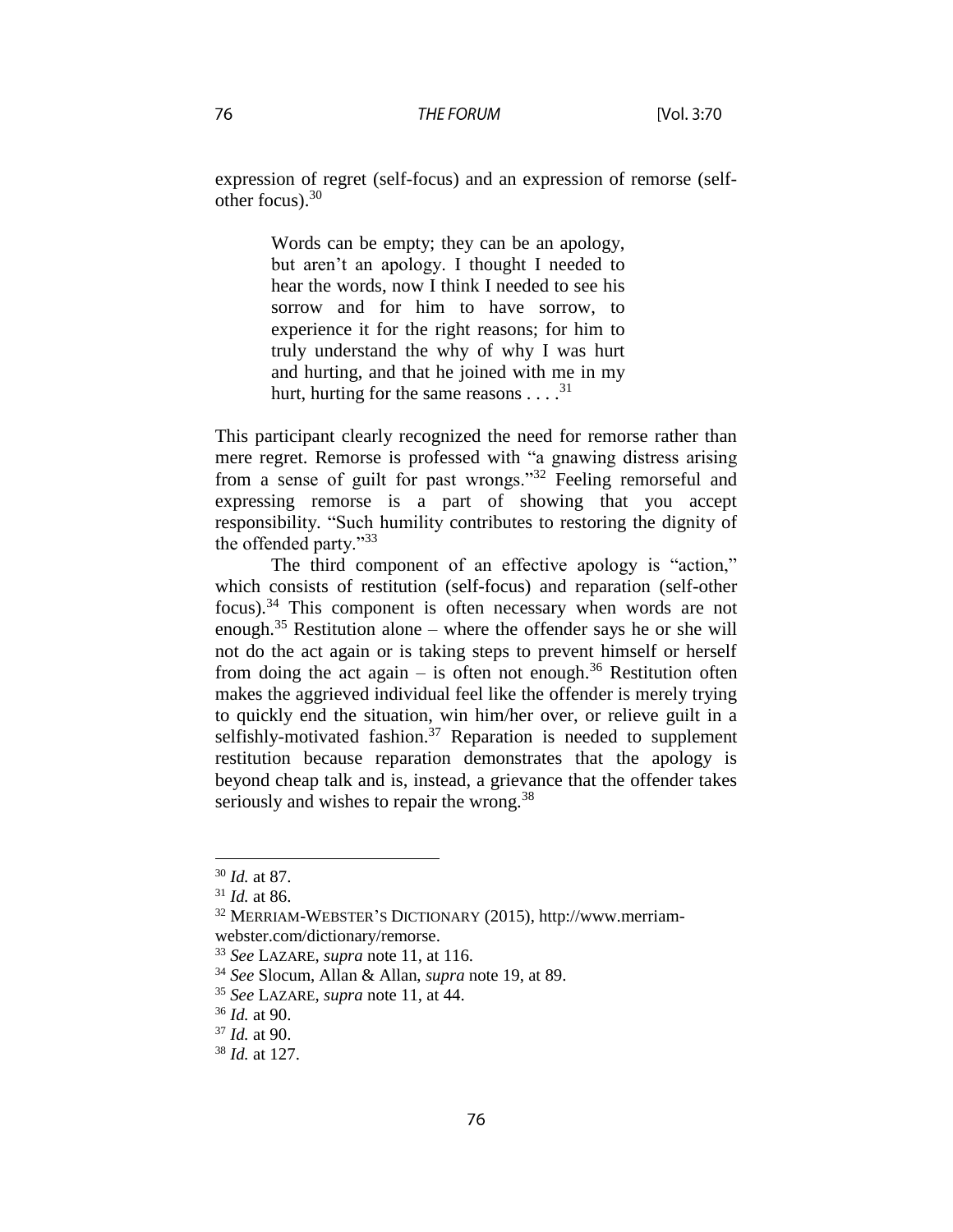**DAVIS** 

When the "affect" component is used absent the "admission" component, a partial apology is born.<sup>39</sup> Partial apologies do not admit fault or responsibility. An example of this is: "I am sorry you are hurt" instead of "I am sorry I hurt you." It has been found that partial apologies can be worse than not apologizing at all. $40$  Furthermore, partial apologies are not as effective as full apologies where fault or liability is admitted, especially in situations where the perceived wrong is serious.<sup>41</sup> Overall, the most effective apology consists of "affirmation," "affect," and "action" components while balancing each components' sub-categorical "self-focus" and "self-other focus" factors. <sup>42</sup> Unfortunately, apologies within the medical environment are often partial apologies – full apologies with significant restrictions that cause the apologies to be less effective, or apologies

#### C. APOLOGIES WITHIN THE MEDICAL ENVIRONMENT

Apologies are especially important in the medical environment because they not only help give more understanding to patients and/or patients' loved ones, but they can allow physicians to learn from their mistakes, create more closure between physicians and patients and/or patients' loved ones following an unexpected adverse medical event, and also reduce litigation. $44$  Despite these

that are entirely absent. $43$ 

<sup>39</sup> *See* Jennifer K. Robbennolt, *Apologies and Legal Settlement: An Empirical Examination,* 102 MICH. L. REV. 460, 468 (2003).

<sup>40</sup> *Id.* at 497.

<sup>41</sup> *Id.*

<sup>42</sup> *See* Slocum, Allan & Allan, *supra* note 19, at 90.

<sup>43</sup> *See* Victor R. Cotton, *Legal Pitfalls of Medical Apology Laws*, INSIDE MEDICAL LIABILITY 26, 27 (2014); Ho & Liu, *supra* note 5, at 4; Mastroianni, Mello, Sommer, Hardy, & Gallagher, *supra* note 6, at 1611-

<sup>1615.</sup> 

<sup>44</sup> *See* Bell, Smulowitz, Woodward, Mello, Duva, Boothman, & Sands, *supra* note 8, at 684; Boothman & Margo M. Hoyler, *The University of Michigan's Early Disclosure and Offer Program*, BULLETIN OF THE AMERICAN COLLEGE OF SURGEONS, (2013),

http://bulletin.facs.org/2013/03/michigans-early-disclosure/; Mastroianni, Mello, Sommer, Hardy, & Gallagher, *supra* note 6, at 1611; Phillips-Bute, *supra* note 8, at 336; Saitta & Hodge, Jr., *supra* note 4, at 303; C. Vincent, M. Young & A. Phillips, *Why Do People Sue Doctors? A Study of Patients*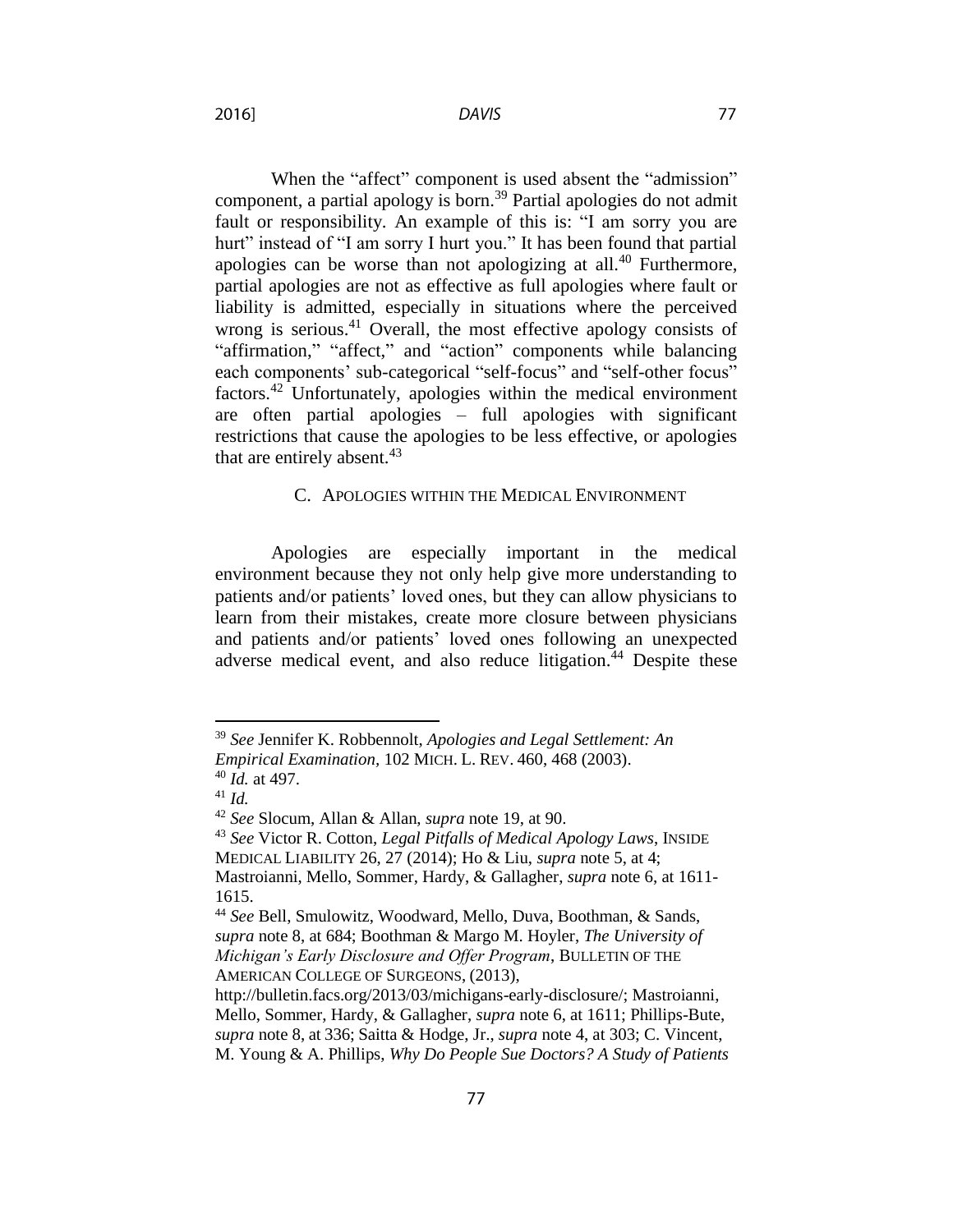benefits, legal concerns may extinguish a physician's decision to apologize to a patient.<sup>45</sup> This silence is often propelled by the physician's fear of litigation.<sup>46</sup> Physicians often do not give effective apologies, or apologies in general, to patients during these emotionally-ridden events because they are fearful that an apology will be taken as an admission of guilt or liability and be used against them in court. <sup>47</sup> Ultimately, "[t]he driving force behind doctors' unwillingness to communicate with patients about medical errors is presumably a concern about the confidentiality and legal discoverability of the information they convey.<sup>48</sup> Physicians are even advised by legal counsel to avoid admissions of fault and apologies because of the risks of litigation.<sup>49</sup> Although current laws are in place to encourage apologies, this concern of lawsuits precipitating from apologies remains. 50

Ironically, choosing to not apologize in an effort to avoid litigation may actually precipitate a lawsuit.<sup>51</sup> Patients often sue their doctors out of anger, or as a way to receive information about what happened to them or their loved ones.<sup>52</sup> Furthermore, the lack of any type of disclosure that an apology could provide can create disgruntled patients who are more likely to engage in litigation.<sup>53</sup> The injured patient's anger often stems from the fact that he/she believes an apology is an appropriate ethical response.<sup>54</sup>

Applying Slocum's multi-dimensional stheory of apology, consisting of both self-focus and self-other focus factors, an experiment was done to evaluate this theory following an adverse

 $\overline{\phantom{a}}$ 

<sup>51</sup> *Id.*

*and Relatives Taking Legal Action*, 343 THE LANCET 1609, 1609-1613 (1994); Zisk, *supra* note 2, at 386.

<sup>45</sup> *See* Gibson & Del Vecchio, *supra* note 4, at 4; Saitta & Hodge, Jr., *supra*  note 4, at 302.

<sup>46</sup> *Id*.

<sup>47</sup> *See* Robbennolt, *supra* note 39, at 466.

<sup>48</sup> *See* Phillips-Bute, *supra* note 8, at 336.

<sup>49</sup> *See* Robbennolt, *supra* note 39, at 467. *See also* Ho & Liu, *supra* note 5, at 3-4.

<sup>50</sup> *See* Ho & Liu, *supra* note 5, at 4.

<sup>52</sup> *See* Phillips-Bute, *supra* note 8, at 336.

<sup>53</sup> *See* Mastroianni, Mello, Sommer, Hardy, & Gallagher, *supra* note 6, at 1611.

<sup>54</sup> *See* Phillips-Bute, *supra* note 8, at 344.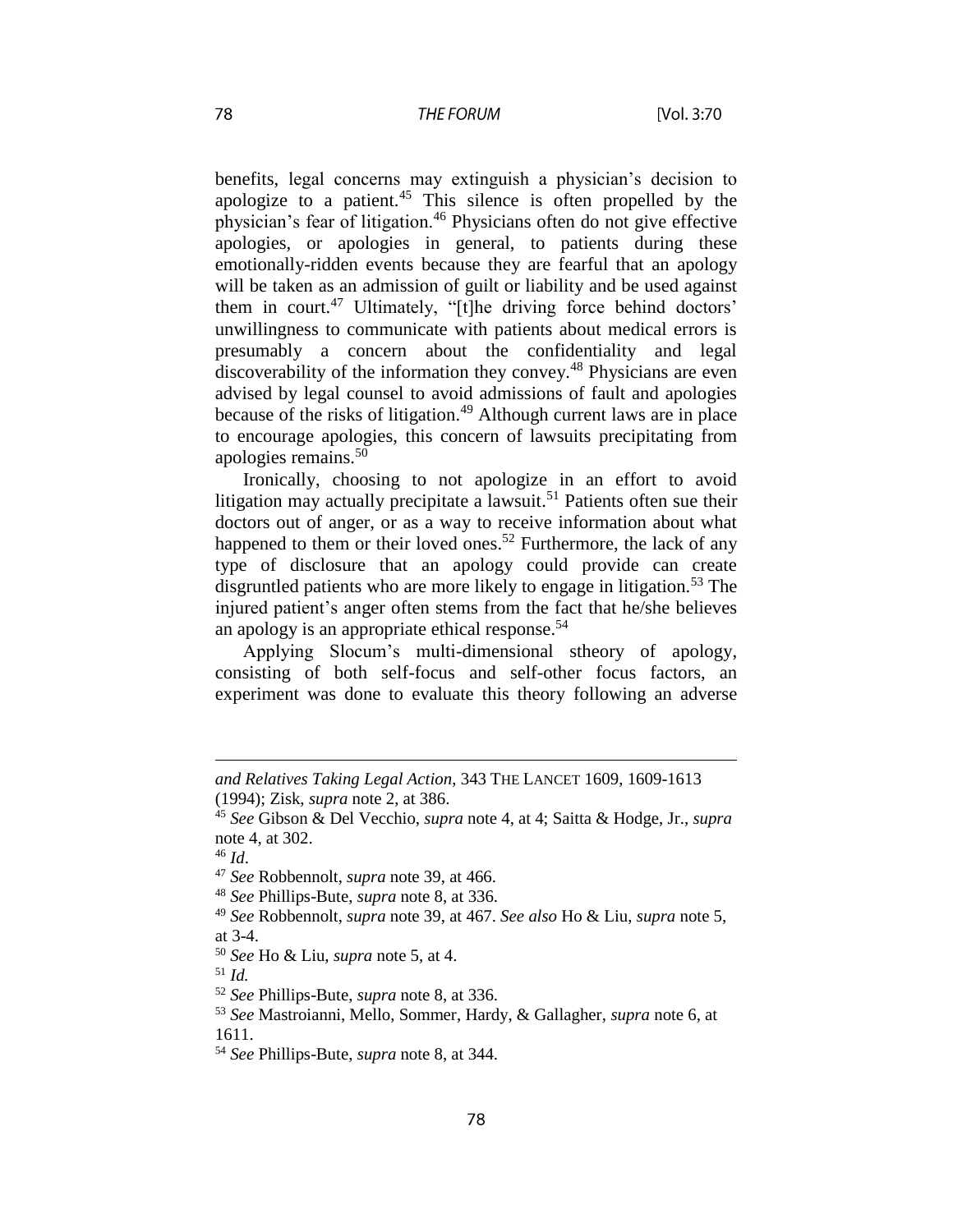medical event. <sup>55</sup> The experiment involved 247 individuals, who viewed videos of two professional male actors portraying a surgeon apologizing to a post-operative patient following an adverse medical event.<sup>56</sup> The participants were asked a series of questions regarding the impact of the apology scenarios.<sup>57</sup> The results were consistent with Slocum's proposal, that by including the self-other focused elements into an apology would increase the apology's impact.<sup>58</sup> In fact, including the self-other focus factors made the apologies better received.<sup>59</sup>

Therefore, if a physician gives a full apology with a disclosure of the situation, anger and the need for more information may be subdued, litigation may be reduced, and settlement may be promoted when the injured individual seeks a legal remedy. This type of dialogue would not only save valuable time and money for both patients and doctors, but it would also ensure patients receive an adequate understanding of the circumstance and allow physicians to acknowledge and learn from their mistakes. Patient safety could become a priority over time-consuming medical malpractice allegations in courts of law.

### III. RESPONSES TO APOLOGETIC BARRIERS IN THE MEDICAL ENVIRONMENT

It is unfortunate that doctors have felt this pressure to not effectively apologize, or to not apologize in general, to patients simply because they are fearful of having their words used against them in court.<sup>60</sup> Four particular attempts have been made to alleviate this pressure and to encourage apologies. Apology laws and disclosure laws have been enacted, disclosure programs have been

 $\overline{a}$ 

2016]

<sup>55</sup> *See* Alfred Allan, Dianne McKillop, Julian Dooley, Maria M. Allana, & David A. Preece, *Apologies Following an Adverse Medical Event: The Importance of Focusing on the Consumer's Needs,* 98 PATIENT EDUC. & COUNS. 1058, 1058 (2015).

<sup>56</sup> *Id.* at 1059.

<sup>57</sup> *Id.*

<sup>58</sup> *Id*. at 1061.

<sup>59</sup> *Id.*

<sup>60</sup> *See* Robbennolt, *supra* note 39, at 466.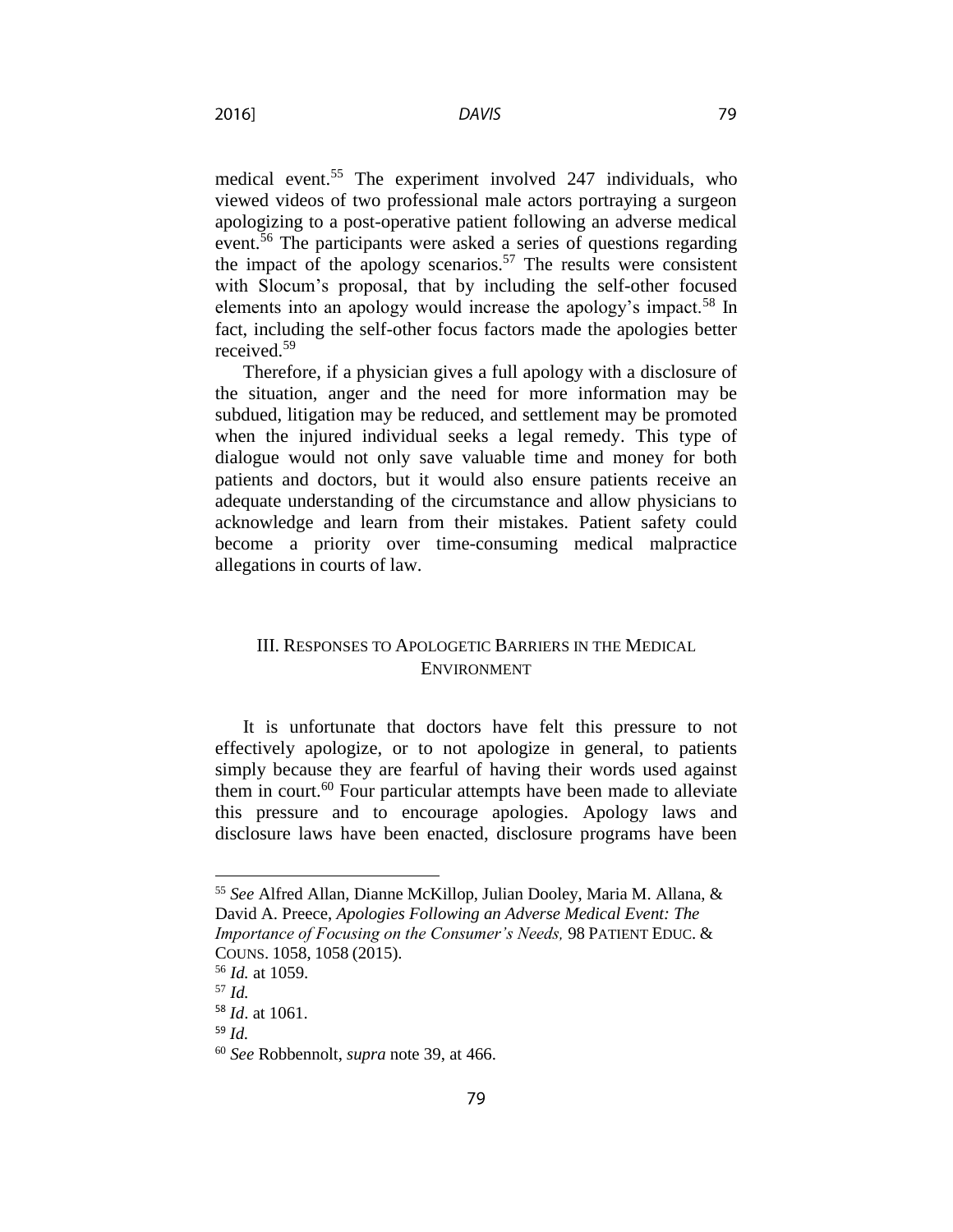#### **THE FORUM**

implemented, and the federal government has proposed federal legislation.<sup>61</sup> As a whole, disclosure programs have been most successful because these programs have risen to the level of providing full, rather than partial apologies, while keeping the apologies filled with sincere emotion to restore broken relationships and make genuine reparations. <sup>62</sup> This type of disclosure can help bring the injured patient or injured patient's family as close as possible back to the *status quo*.

#### A. APOLOGY LAWS

Thirty-seven states and the District of Columbia have enacted apology laws to combat physicians' fears of apologies being used against them in medical malpractice proceedings. $^{63}$  As shown in

<sup>61</sup> *See* Gibson & Del Vecchio, *supra* note 4, at 2-10. <sup>62</sup> *Id.*

<sup>63</sup> *See* ARIZ. REV. STAT. ANN. § 12-2605 (2015); COLO. REV. STAT. ANN. § 13-25-135 (West 2014); CONN. GEN. STAT. ANN. § 52-184d (West 2015); DEL. CODE ANN. tit. 10, § 4318 (West 2015); D.C. CODE § 16-2841 (2001); FLA. STAT. ANN. § 90.4026 (West 2014); HAW. REV. STAT. § 626-1 (West 2014); IDAHO CODE ANN. § 9-207 (West 2014); 735 ILL. COMP. STAT. ANN. 5/8-1901 (West 2014); IND. CODE ANN. § 34-43.51-4 (West 2014); IOWA CODE ANN. § 622.31 (West 2015); LA. REV. STAT. ANN. § 13:3715.5 (2014); ME. REV. STAT. ANN. tit. 24, § 2907 (2013); MD. CODE ANN., CTS & JUD. PROC. § 10-920 (LexisNexis 2013); MASS. GEN. LAWS ANN. ch. 233, § 79L (West 2014); MICH. COMP. LAWS ANN. § 600.2155 (West 2014); MO. ANN. STAT. § 538.229 (West 2014); MONT. CODE ANN. § 26-1- 814 (West 2013); N.C. GEN. STAT. § 8C (West 2014); NEB. REV. STAT. ANN. § 27-1201 (West 2014); N.H. REV. STAT. ANN. § 507-E:4 (2014); N.D. CENT. CODE ANN. § 31-04-12 (West 2013); OHIO REV. CODE ANN. § 2317.43 (West 2014); OKLA. STAT. ANN. tit. 63, § 1-1708.1H (West 2014); OR. REV. STAT. ANN. § 677.082 (West 2014); 35 PA. CONS. STAT. ANN. § 10228.3 (West 2014); S.C. CODE ANN. § 19-1-190 (1976); S.D. CODIFIED LAWS § 19-12-14 (2014); TEX. CIV. PRAC. & REM. CODE ANN. § 18.061 (West 2014); UTAH CODE ANN. § 78B-3-422 (West 2014); VT. STAT. ANN. tit. 12, § 1912 (West 2014); VA. CODE ANN. § 8.01-581.20:1 (West Supp. 2014); WASH. REV. CODE ANN. § 5.64.010 (West 2015); W. VA. CODE ANN. § 55-7-11 a (LexisNexis 2008); WYO. STAT. ANN. § 1-1-130 (West 2014); CAL. EVID. CODE § 1160 (2014); UTAH R. EVID. 409 (2014); TENN. R. EVID. 409.1 (2014). Georgia could be included in the tally as another state that enacted a protective statute but its statute was repealed. See GA. CODE ANN. § 24-3-37.1 (West 2014) (repealed 2013).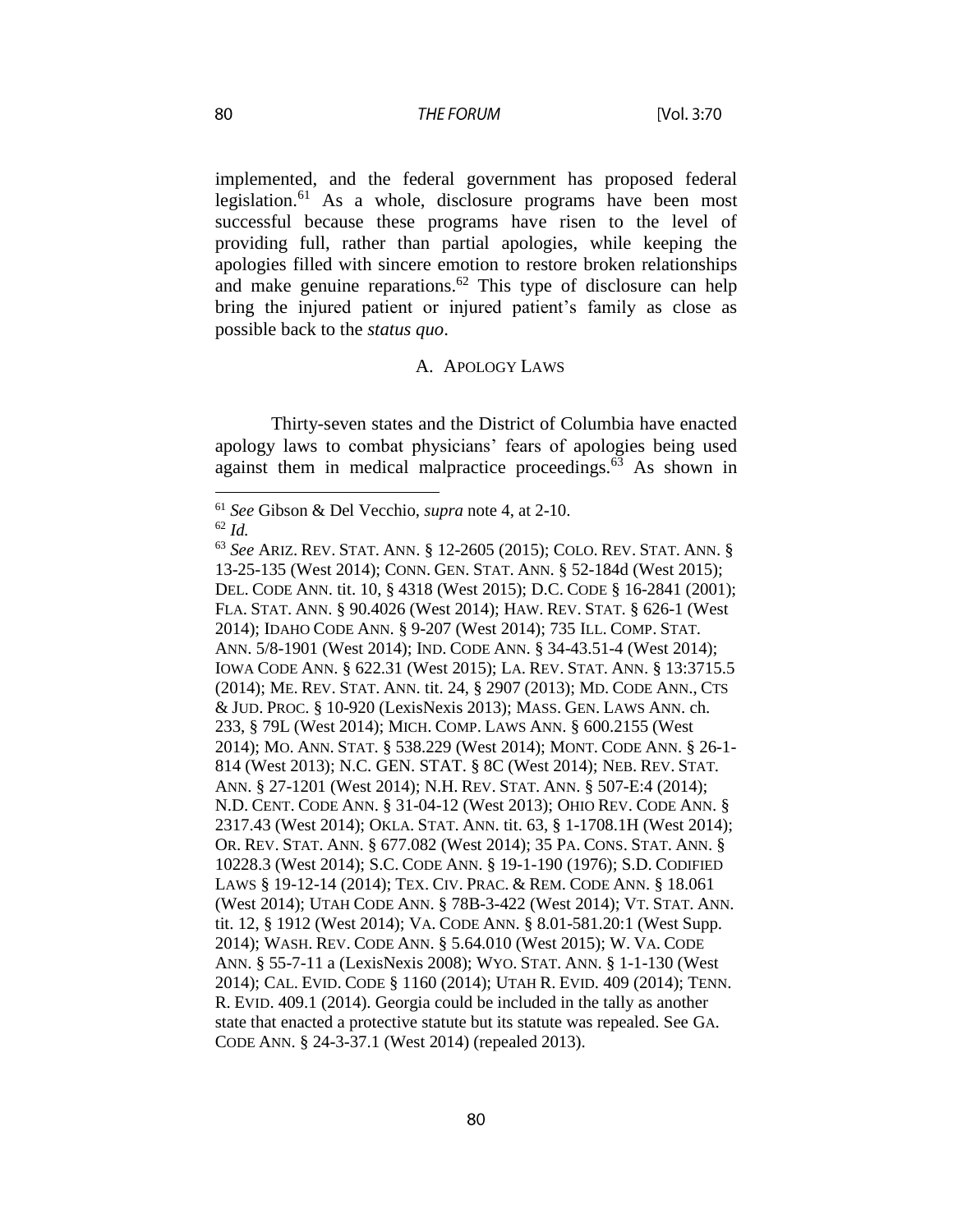**DAVIS** 

Table 1, apology laws have been enacted from 1986 until 2013 – with most apology laws going into effect during the early to mid-2000s. These laws can be divided into two categories: partial and full apology laws.<sup>64</sup> Thirty states and the District of Columbia protect partial apologies, seven states protect full apologies, and thirteen states do not protect any type of apologies (See Figure 2). Partial apology laws protect statements or expressions of sympathy, commiseration, condolence, and/or compassion.<sup>65</sup> Full apology laws protect apologies that contain statements or expressions of fault, mistakes, errors, and liability.<sup>66</sup>

| <b>State</b>         | <b>Year Passed</b> | Type    | <b>Statute</b>                                                  |
|----------------------|--------------------|---------|-----------------------------------------------------------------|
| <b>Massachusetts</b> | 1986               | Partial | A.L.M. G.L. ch.<br>233 § 23D                                    |
| Texas                | 1999               | Partial | Tex. Civ. Prac. &<br>Rem. Code Ann. §<br>18.061                 |
| California           | 2000               | Partial | Cal. Evid. Code §<br>1160                                       |
| Florida              | 2001               | Partial | Fla. Stat. § 90.4026                                            |
| Washington           | 2002               | Full    | Rev. Code Wash. §<br>5.66.010                                   |
| Tennessee            | 2003               | Partial | Tenn. Evid. R. §<br>409.1                                       |
| Colorado             | 2003               | Full    | Colo. Rev. Stat. §<br>13-25-135                                 |
| Oregon               | 2003               | Partial | Oreg. Rev. Stat. §<br>677.082                                   |
| Maryland             | 2004               | Partial | Md. Courts and<br>Judicial<br>Proceedings Code<br>Ann. § 10-920 |
| North Carolina       | 2004               | Partial | N.C. Gen. Stat. §<br>8C-1, R. 413                               |
| Ohio                 | 2004               | Partial | $O.R.C.$ Ann. $\S$                                              |

**Table 1: State Apology Laws- Overview**

 $\overline{a}$ 

2016]

<sup>64</sup> *See* Robbennolt, *supra* note 39, at 468-69.

*<sup>65</sup> See, e.g.*, OHIO REV. CODE ANN. § 2317.43 (West 2014).

<sup>66</sup> *See, e.g.*, ARIZ. REV. STAT. ANN. § 12-2605 (2015).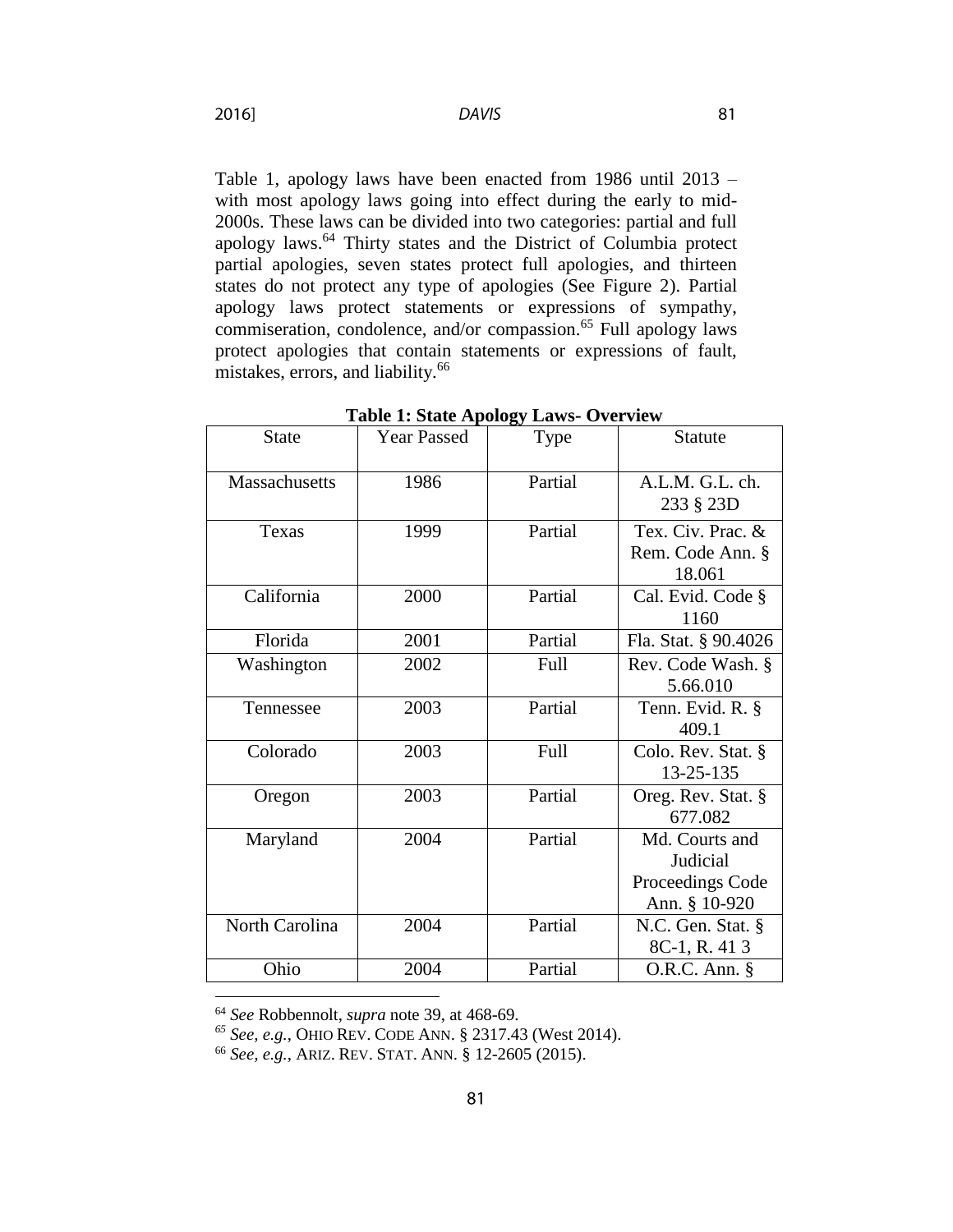|                |      |         | 2317.43            |
|----------------|------|---------|--------------------|
| Oklahoma       | 2004 | Partial | 63 Okl. St. § 1-   |
|                |      |         | 1708.1H            |
| Wyoming        | 2004 | Partial | Wyo. Stat. § 1-1-  |
|                |      |         | 130                |
| Connecticut    | 2005 | Full    | Conn. Gen. Stat. § |
|                |      |         | 52-184d            |
| Louisiana      | 2005 | Partial | La. R.S. §         |
|                |      |         | 13:3715.5          |
| Maine          | 2005 | Partial | 24 M.R.S. § 2907   |
| Missouri       | 2005 | Partial | Mo. Rev. Stat. §   |
|                |      |         | 538.229            |
| New Hampshire  | 2005 | Partial | N.H. Rev. Stat.    |
|                |      |         | Ann. § 507-E:4     |
| South Dakota   | 2005 | Partial | S.D. Codified      |
|                |      |         | Laws § 19-12-14; § |
|                |      |         | 19-19-411.1        |
| Virginia       | 2005 | Partial | Va. Code Ann. §    |
|                |      |         | 8.01-581.20:1      |
| Arizona        | 2005 | Full    | A.R.S. § 12-2605   |
| Georgia        | 2005 | Full    | O.C.G.A. § 24-4-   |
|                |      |         | 416                |
| Illinois       | 2005 | Partial | 735 I.L.C.S. §5/8- |
|                |      |         | 1901(b) (reenacted |
|                |      |         | in 2013 P.A. 97-   |
|                |      |         | $1145, § 5$ .      |
| Montana        | 2005 | Partial | Mont. Code Ann. §  |
|                |      |         | $26 - 1 - 814$     |
| West Virginia  | 2005 | Partial | W. VA. Code § 55-  |
|                |      |         | $7-11a$            |
| Delaware       | 2006 | Partial | 10 Del. C. § 4318  |
| Idaho          | 2006 | Partial | Idaho Code § 9-    |
|                |      |         | 207                |
| Indiana        | 2006 | Partial | Burns Ind. Code    |
|                |      |         | Ann. § 34-43.5-1-  |
|                |      |         | 4; $§$ 34-43.5-1-5 |
| Iowa           | 2006 | Partial | Iowa Code §        |
|                |      |         | 622.31             |
| South Carolina | 2006 | Full    | S.C. Code Ann. §   |
|                |      |         | 19-1-190           |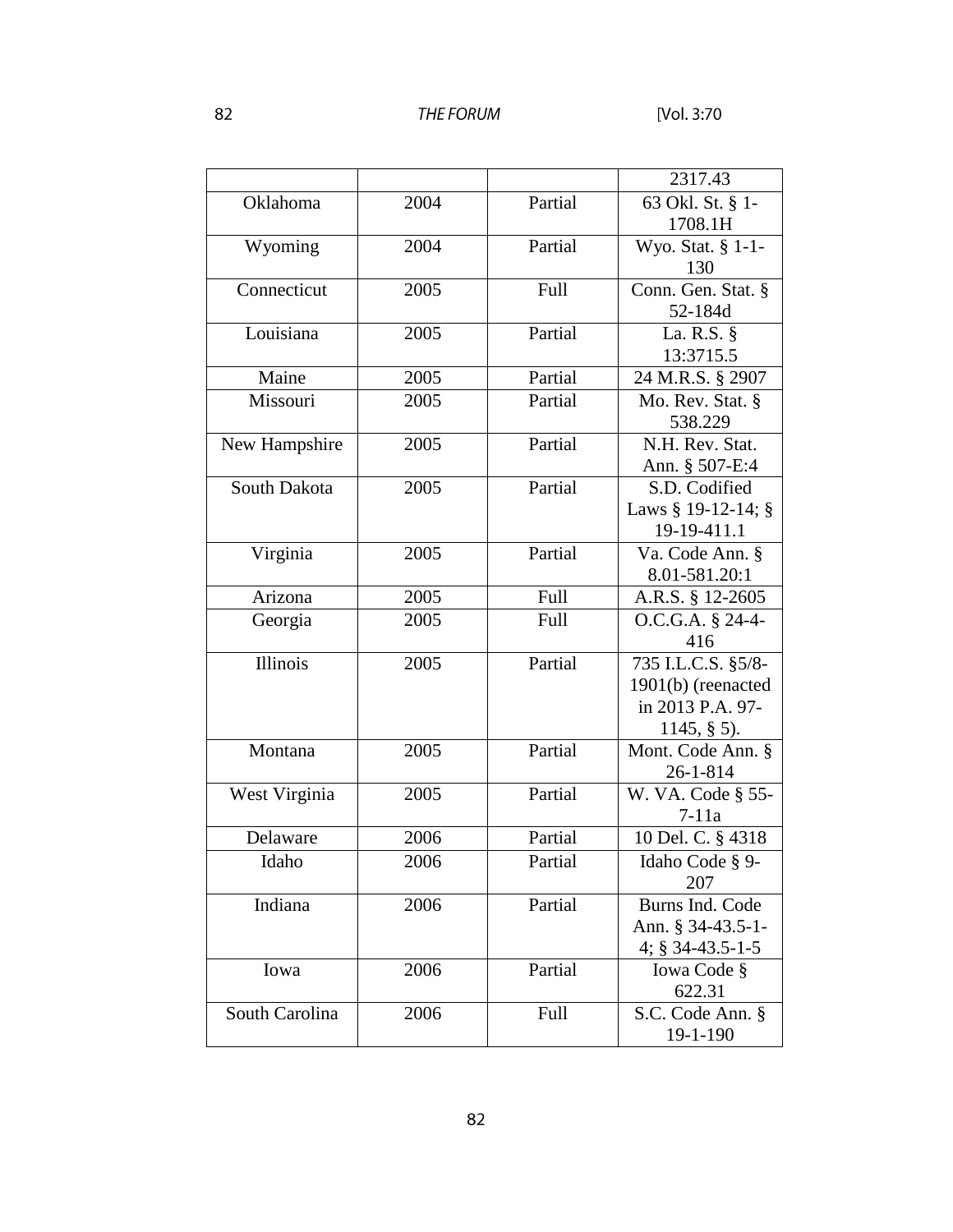| Utah         | 2006 | Partial | Utah R. Evid. R.          |
|--------------|------|---------|---------------------------|
|              |      |         | 409                       |
| Vermont      | 2006 | Full    | 12 V.S.A. § 1912          |
| Hawaii       | 2006 | Partial | H.R.S. Ch. 626;           |
|              |      |         | H.R.S. R. 209.5           |
| Nebraska     | 2007 | Partial | R.R.S. Neb. § 27-         |
|              |      |         | 1201                      |
| North Dakota | 2007 | Partial | N.D. H.B. 1333            |
| District of  | 2007 | Partial | D.C. Code § 16-           |
| Columbia     |      |         | 2841                      |
| Michigan     | 2011 | Partial | <b>Revised Judicature</b> |
|              |      |         | Act of 1961 §             |
|              |      |         | 600.2155                  |
| Pennsylvania | 2013 | Partial | S.B. 379                  |



**Figure 2: State Apology Laws**

## I. HISTORY AND PURPOSE

The first state to enact an apology law was Massachusetts, in 1986.<sup>67</sup> This enactment was fueled by the tragic traffic accident of

<sup>67</sup> *See* Zisk, *supra* note 2, at 375.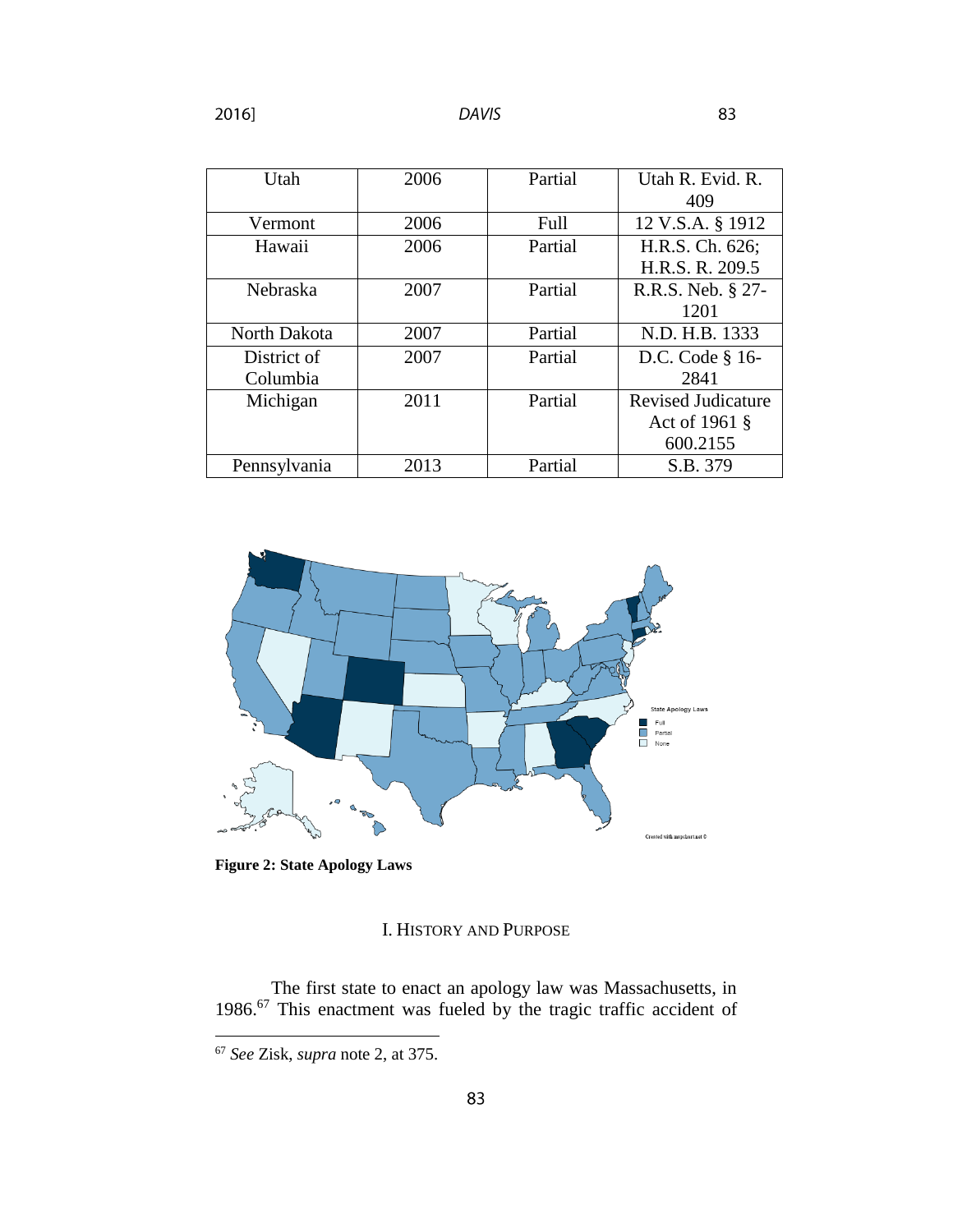former Massachusetts Senator William L. Saltontall's daughter.<sup>68</sup> Senator Saltontall believed the driver who killed his daughter wished to apologize, yet was afraid to do so for fear of liability. <sup>69</sup> Senator Saltontall recognized the need for protecting apologies in order to facilitate the giving of apologies.<sup>70</sup> In response, he encouraged the Massachusetts legislature to enact a statute protecting apologies made by a tortfeasor from being admitted in a civil action.<sup>71</sup> The enacted law provided:

> Statements, writings, or benevolent gestures expressing sympathy or a general sense of benevolence relating to the pain, suffering or death of a person involved in an accident and made to such person or to the family of such person shall be inadmissible as evidence of an admission of liability in a civil action.<sup>72</sup>

Shortly thereafter, other states followed suit. However, state apology laws remain different in regards to the types of apologies that are to be protected, who the required recipient must be to receive that protection, and the timeframe in which the apology must occur to remain protected.<sup>73</sup>

Ultimately, Senator Saltontall's purpose behind Massachusetts' apology law was to ensure that an apology was given to the victim or victim's family to bring about closure and understanding.<sup>74</sup> As apology laws were extended to protect physicians, this sense of closure and understanding remained important.<sup>75</sup> The main purpose of current apology laws is to encourage open dialogue between doctors and patients.<sup>76</sup> This purpose ties back to Senator Saltontall's purpose of closure and understanding because open dialogue between doctors and patients

<sup>68</sup> *Id*. at 376.

<sup>69</sup> *Id.*

<sup>70</sup> *Id.*

 $71$  *Id.* 

<sup>72</sup> MASS. GEN. LAWS ANN. ch. 233, § 23D (West 2014).

<sup>73</sup> *See* Mastroianni, Mello, Sommer, Hardy, & Gallagher, *supra* note 6, at 1613-16.

<sup>74</sup> *See* Zisk, *supra* note 2, at 375.

<sup>75</sup> *See* Bell, Smulowitz, Woodward, Mello, Duva, Boothman, & Sands, *supra* note 8, at 684.

<sup>76</sup> *Id.*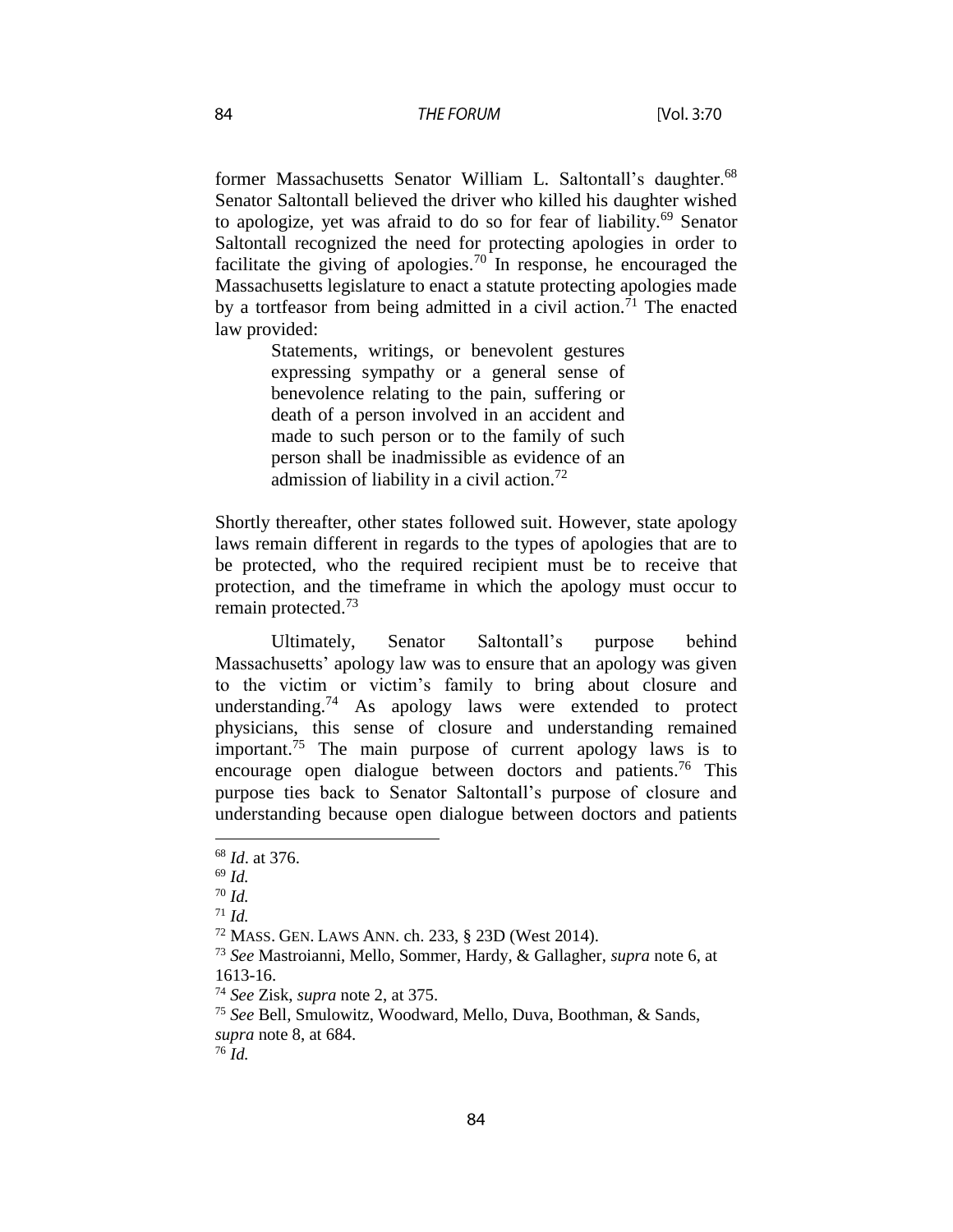helps victims and victims' families obtain closure and understanding to either move on from the situation or decide if they have a legitimate legal cause of action to pursue.

#### II. PARTIAL APOLOGY LAWS

Partial apology laws comprise the majority of apology laws within the United States. Thirty states and the District of Columbia have enacted these laws, which protect expressions or statements that preclude nearly everything but actual liability or fault from being admitted into court. <sup>77</sup> Most partial apology law states share laws similar to the following:

> all statements, affirmations, gestures, or conduct expressing apology, sympathy, commiseration, condolence, compassion, or a general sense of benevolence that are made by a health care provider . . . are inadmissible as evidence of an admission of liability  $\ldots$ <sup>78</sup>

<sup>77</sup> *See* DEL. CODE ANN. tit. 10, § 4318 (West 2015); D.C. CODE § 16-2841 (2001); FLA. STAT. ANN. § 90.4026 (West 2014); HAW. REV. STAT. § 626- 1 (West 2014); IDAHO CODE ANN. § 9-207 (West 2014); 735 ILL. COMP. STAT. ANN. 5/8-1901 (West 2014); IND. CODE ANN. § 34-43.51-4 (West 2014); IOWA CODE ANN. § 622.31 (West 2015); LA. REV. STAT. ANN. § 13:3715.5 (2014); ME. REV. STAT. ANN. tit. 24, § 2907 (2013); MD. CODE ANN., CTS & JUD. PROC. § 10-920 (LexisNexis 2013); MASS. GEN. LAWS ANN. ch. 233, § 79L (West 2014); MICH. COMP. LAWS ANN. § 600.2155 (West 2014); MO. ANN. STAT. § 538.229 (West 2014); MONT. CODE ANN. § 26-1-814 (West 2013); N.C. GEN. STAT. § 8C (West 2014); NEB. REV. STAT. ANN. § 27-1201 (West 2014); N.H. REV. STAT. ANN. § 507-E:4 (2014); N.D. CENT. CODE ANN. § 31-04-12 (West 2013); OHIO REV. CODE ANN. § 2317.43 (West 2014); OKLA. STAT. ANN. tit. 63, § 1-1708.1H (West 2014); OR. REV. STAT. ANN. § 677.082 (West 2014); 35 PA. CONS. STAT. ANN. § 10228.3 (West 2014); S.D. CODIFIED LAWS § 19-12-14 (2014); TEX. CIV. PRAC. & REM. CODE ANN. § 18.061 (West 2014); UTAH CODE ANN. § 78B-3-422 (West 2014); VA. CODE ANN. § 8.01-581.20:1 (West Supp. 2014); W. VA. CODE ANN. § 55-7-11 a (LexisNexis 2008); WYO. STAT. ANN. § 1-1-130 (West 2014); CAL. EVID. CODE § 1160 (2014); UTAH R. EVID. 409 (2014); TENN. R. EVID. 409.1 (2014).

<sup>78</sup> OHIO REV. CODE ANN. § 2317.43 (West 2014)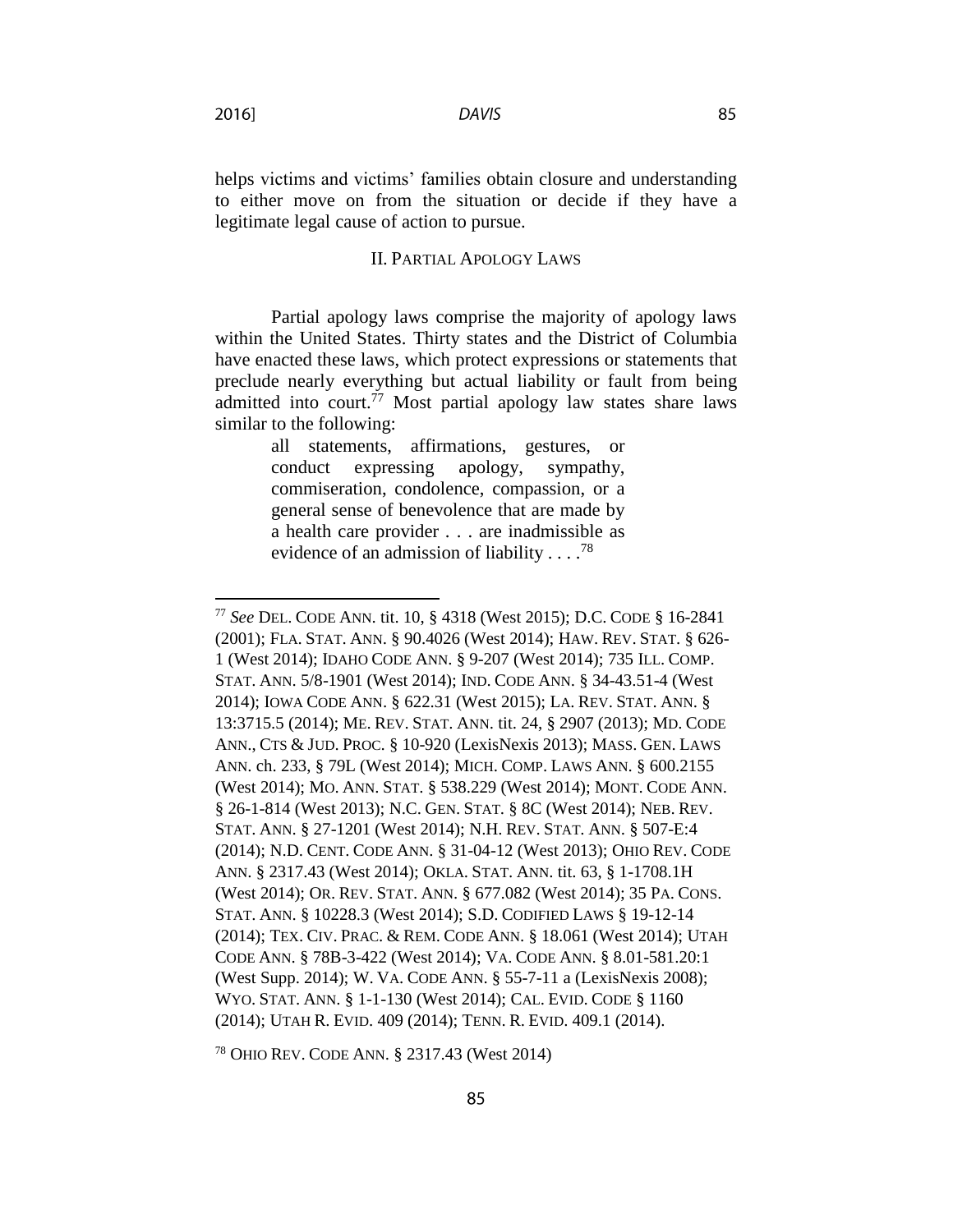#### **THE FORUM**

These partial apology laws are not uniform, however. The most noticeable difference is the difference in the persons to whom the apologies must be spoken to in order to remain protected. In a majority of partial apology states, only statements made to the individual harmed, or that individual's family or representative remain protected, and the definition of family varies. Some of these laws include grandparents, grandchildren, adopted relatives, and inlaws. Others only include the patient's immediate family. And some are so broad that they protect apologies that are spoken to anyone related to the injured individual by marriage, blood, or adoption.<sup>79</sup> These variances are further demonstrated by states like Oklahoma, whose law protects apologies spoken to step-fathers, but not stepmothers.<sup>80</sup> There are four states, along with the District of Columbia, that extend this protection of statements when they are made to a friend of the injured individual. $81$  Furthermore, eight states do not specify which statements are protected when spoken to certain individuals. Most likely, in these states one can presume apologies spoken to the family members, legal representatives, and the actual injured individual are protected.<sup>82</sup>

These varied stances on the person to whom apologies must be spoken in order to remain protected creates ambiguity for the physician and a pressure to avoid apologizing because physicians would have to ensure certain individuals were out of the room when apologizing. If a non-covered person was in the room during the apology, irrelevant as to whether a protected person was also in the room, the legal protection of the apology might be lost and the apology would be admissible against the doctor in court.

III. FULL APOLOGY LAWS

<sup>79</sup> *See* N.D. CENT. CODE ANN. § 31-04-12 (West 2013).

<sup>80</sup> *See* OKLA. STAT. ANN. tit. 63, § 1-1708.1H (West 2014).

<sup>81</sup> *See* DEL. CODE ANN. tit. 10, § 4318 (West 2015); D.C. CODE § 16-2841 (2001); IDAHO CODE ANN. § 9-207 (West 2014); MO. ANN. STAT. § 538.229 (West 2014); UTAH CODE ANN. § 78B-3-422 (West 2014). <sup>82</sup> *See* HAW. REV. STAT. § 626-1 (West 2014); 735 ILL. COMP. STAT. ANN. 5/8-1901 (West 2014); IND. CODE ANN. § 34-43.51-4 (West 2014); MD. CODE ANN., CTS. & JUD. PROC. § 10-920 (LexisNexis 2013); N.C. GEN. STAT. § 8C (West 2014); OR. REV. STAT. ANN. § 677.082 (West 2014); S.D. CODIFIED LAWS § 19-12-14 (2014); TENN. R. EVID. 409.1 (2014).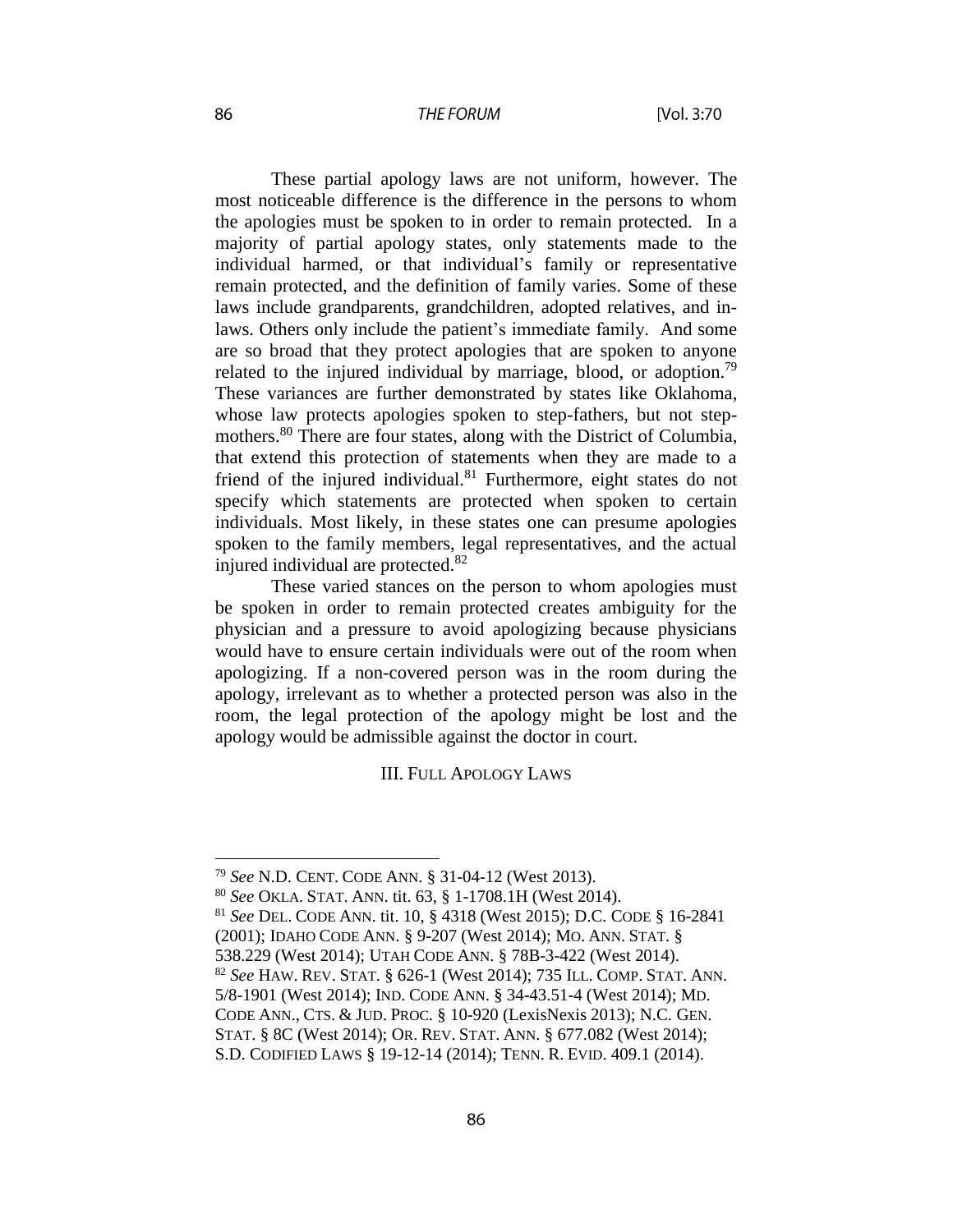**DAVIS** 

Full apologies, which most legal scholars believe apology laws are intended to protect, have been enacted in a minority of states. Seven states protect full apologies from being admitted as evidence in a court of law.<sup>83</sup> Full apologies go beyond partial apologies because they not only protect statements of sympathy, but also protect statements that admit liability or fault.<sup>84</sup> Most full apology law states share laws similar to the following:

> [A]ll statements, affirmations, gestures, or conduct expressing apology, fault, sympathy, commiseration, condolence, compassion, or a general sense benevolence . . . shall be inadmissible as evidence of an admission of liability.<sup>85</sup>

However, the general idea that full apology statutes cover every type of apology is not true because there are a variety of stringent limitations. For example, all states with full apology laws only protect statements made to immediate family members or the actual victim involved.<sup>86</sup> If the apology is given to a friend, the apology loses all protection. With regard to limitations imposed by particular state laws, Vermont only protects oral expressions,  $87$  and these oral expressions are only protected within thirty days from the date the physician knew or should have known the consequences of the potentially adverse medical outcome.<sup>88</sup> The state of Washington also has limitations because its law requires physicians to give their apologies at designated meetings, which must be previously identified to be a meeting solely involving the apology in order for the apology to remain protected.<sup>89</sup>

<sup>86</sup> *Id.*

 $\overline{a}$ 

<sup>88</sup> *Id.*

2016]

<sup>83</sup> *See* ARIZ. REV. STAT. ANN. § 12-2605 (2015); COLO. REV. STAT. ANN. § 13-25-135 (West 2014); CONN. GEN. STAT. ANN. § 52-184d (West 2015); GA. CODE ANN. § 24-3-37.1 (West 2014); S.C. CODE ANN. § 19-1-190 (1976); S.D. CODIFIED LAWS § 19-12-14 (2014); VT. STAT. ANN. tit. 12, §

<sup>1912 (</sup>West 2014); WASH. REV. CODE ANN.. § 5.64.010 (West 2015). <sup>84</sup> *Id.*

<sup>85</sup> COLO. REV. STAT. ANN. § 13-25-135(1) (West 2014).

<sup>87</sup> *See* VT. STAT. ANN. tit. 12, § 1912 (West 2014).

<sup>89</sup> *See* WASH. REV. CODE ANN. § 5.64.010 (West 2015).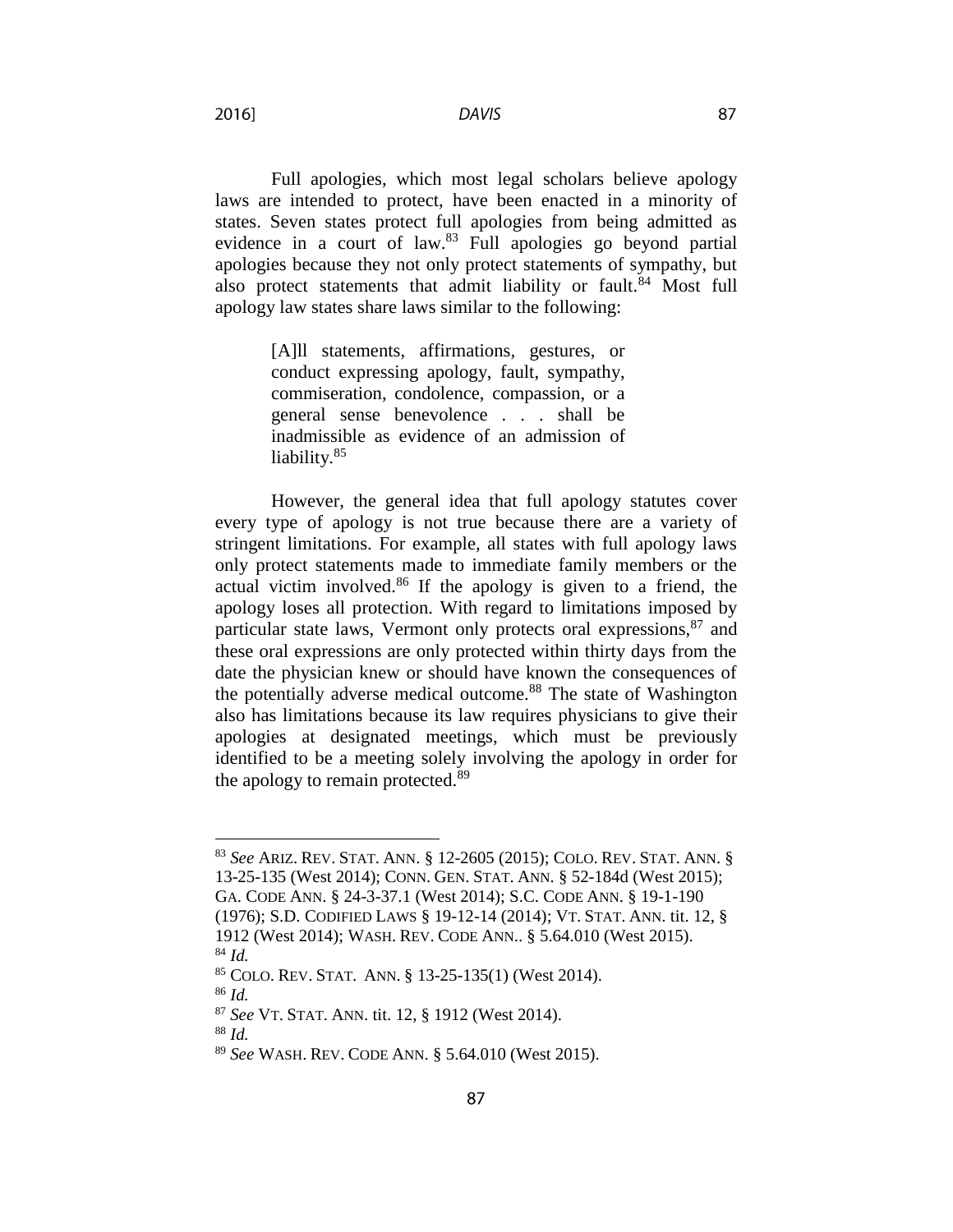#### THE FORUM

Therefore, full apology laws are filled with a lack of uniformity and large amounts of legalese. Physicians, then, have the burden of determining which individuals are allowed to hear the apology, whether the words they are saying will be protected, and the time period and place in which they must say these words. It would likely be simpler for a doctor to not apologize at all if he or she does not know the state's apology law or if he or she does not know if the circumstance at hand is protected under the state's apology law, both of which seem to be occurring.

#### IV. EVALUATION

After looking at what partial apology and full apology laws protect, full apologies appear to be more successful at promoting sincere apologies and achieving a balance of encouraging dialogue between doctors and patients, improving patient safety, and reducing litigation.

Although partial apologies, better referred to as sympathy laws, are the majority type of apology laws throughout the United States, these laws do not protect effective apologies. $90$  Consequently, sympathy laws are doubtful to have any real effect, and will not fulfill the original purpose of apology laws.<sup>91</sup> An effective apology should contain the affirmation component–both admission and acknowledgment of the wrongful act–and sympathy laws do not promote this component because sympathy laws do not protect affirmation from being inadmissible in court.<sup>92</sup> Consequently, "[t]he fundamental flaw of medical sympathy laws is that they provide a type of protection that is in fact unnecessary."<sup>93</sup> Essentially, sympathy laws prevent plaintiff attorneys from using physicians' sympathetic words–which paint them in a good light–against them. Plaintiff attorneys would only have a genuine incentive to use words of liability or fault against physicians.<sup>94</sup> Why would a plaintiff's attorney want to show that a physician is kind and compassionate?<sup>95</sup> The idea that sympathy laws are unnecessary is further supported by

<sup>90</sup> *See* Cotton, *supra* note 43, at 27-28.

<sup>91</sup> *Id*. at 27.

<sup>92</sup> *See* Robbennolt, *supra* note 39, at 505.

<sup>93</sup> *See* Cotton, *supra* note 43, at 27.

<sup>94</sup> *Id.*

<sup>95</sup> *Id.*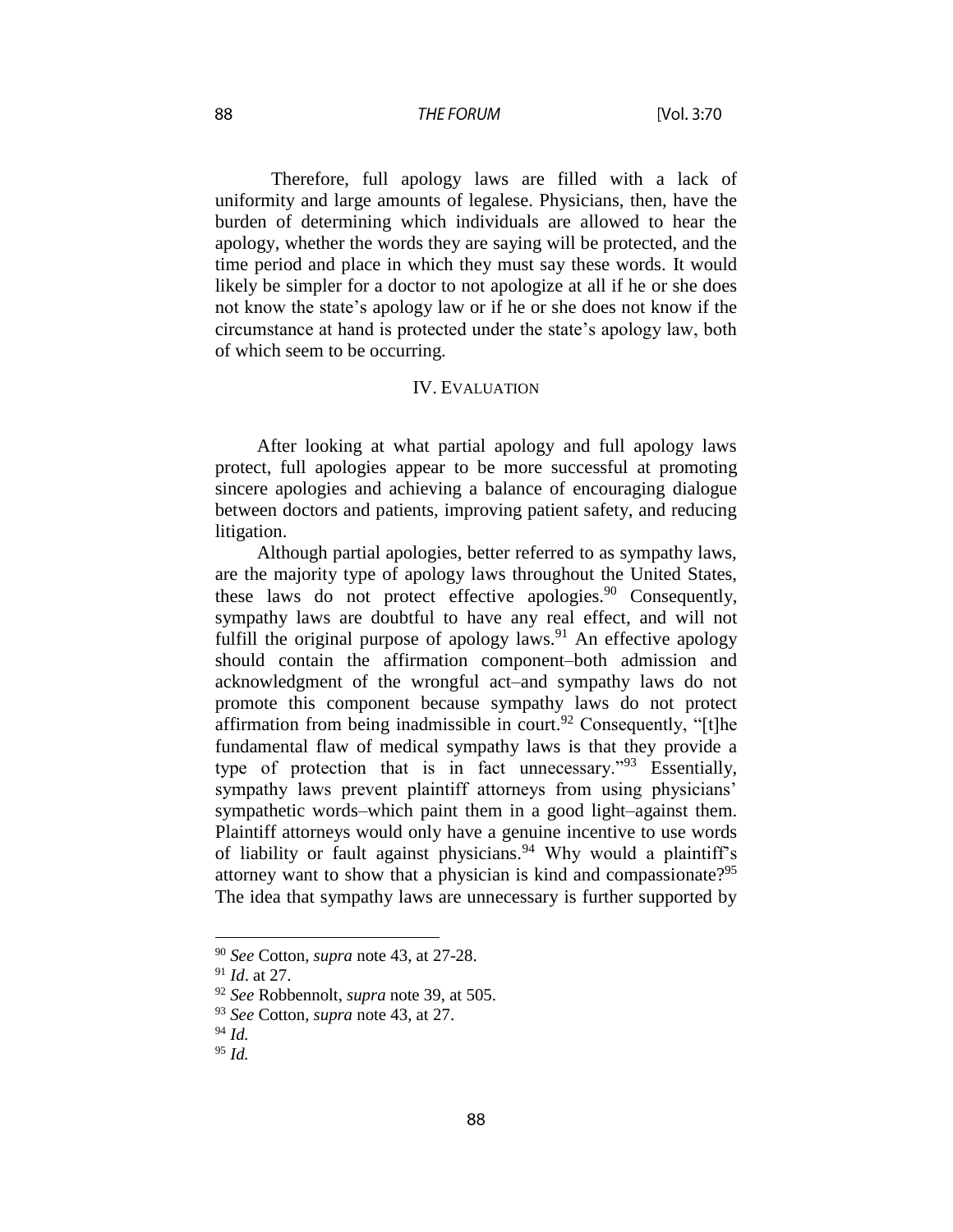2016]

Pennsylvania's recent enactment of a partial apology law, which faced no resistance.<sup>96</sup> It was unanimously enacted.<sup>97</sup> Had the partial apology law truly protected doctors, there would likely have been resistance.<sup>98</sup> The fact that partial apology laws do not protect the key information that patients want communicated to them–admission and acknowledgement–leads to the conclusion that partial apology laws are ineffective.<sup>99</sup>

Full apology laws, on the other hand, encourage doctors to give patients effective apologies. $100$  Consequently, more benefits exist in states with a full apology law in place.

A study done by Jennifer K. Robbennolt, Associate Professor of Law and Senior Fellow at the Center for the Study of Dispute Resolution at the University of Missouri-Columbia School of Law, found that full apology laws carry more benefits over partial apology laws.<sup>101</sup> In the study, Robbennolt gave 145 participants a scenario of being involved in a pedestrian-bicycle accident.<sup>102</sup> All participants were told they suffered the same injuries from this accident and received the same settlement offer.<sup>103</sup> Robbennolt then varied the types of apologies the participants were given between partial and full apologies.<sup>104</sup> Robbennolt also varied the evidentiary rule with each type of apology to see if knowledge of the evidentiary rule protecting or not protecting the apology would influence the apology's effectiveness.<sup>105</sup>

This study found that the nature of the apology influenced the recipients' willingness to accept the offer, while the nature of the evidentiary rule did not influence the recipients' willingness to accept the offer.<sup>106</sup> Specifically, when a partial apology was given,  $35\%$  of recipients said they would accept the offer, 25% would reject the offer, and 40% were unsure.<sup>107</sup> Similarly, when no apology was

 $\overline{a}$ 

<sup>98</sup> *Id.*

<sup>96</sup> *Id.*

<sup>97</sup> *Id.*

<sup>99</sup> *See* Mastroianni et al., *supra* note 6, at 1614.

<sup>100</sup> *See* Robbennolt, *supra* note 39, at 486.

<sup>101</sup> *Id.* at 495.

<sup>102</sup> *Id.* at 484.

<sup>103</sup> *Id.*

<sup>104</sup> *Id.*

<sup>105</sup> *Id.*

<sup>106</sup> *Id.* at 492.

<sup>107</sup> *Id.* at 486.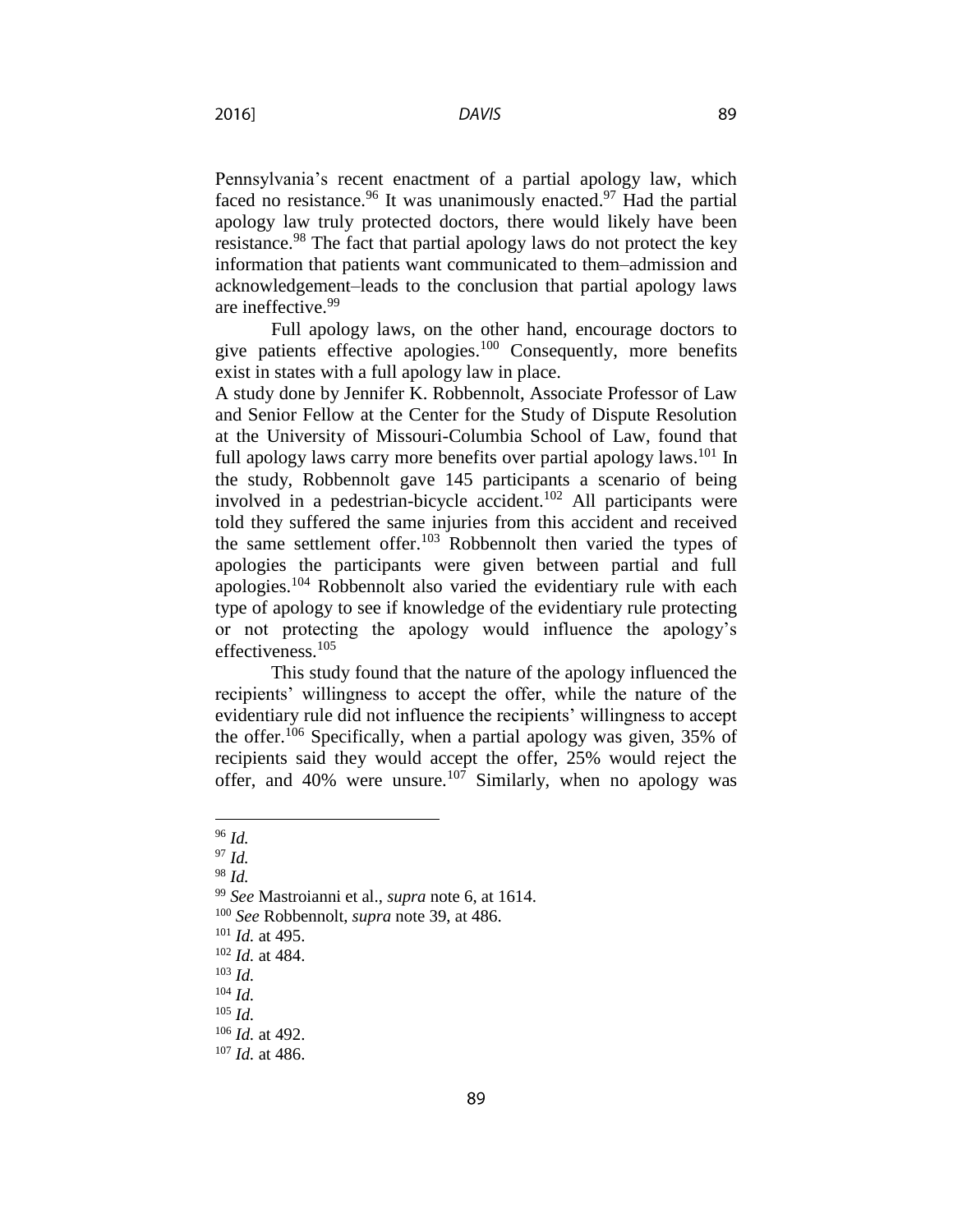#### **THE FORUM**

given there was a low indication of willingness to accept the offer. In that situation, although 52% of recipients stated they would definitely or probably accept an offer, 42% said they would definitely or probably reject the offer, and 5% were unsure.<sup>108</sup> Therefore, not giving an apology can prove to be more beneficial than giving a partial apology. In regards to full apologies, 73% of recipients stated they would accept the offer, 13-14% stated they would reject the offer, and the remaining percentage remained unsure.<sup>109</sup> Although a change in evidentiary rules in this study did not affect the recipient's acceptance or rejection of an offer, it was recognized that apologies that were not protected by an evidentiary rule were seen to be less likely to have been motivated by desire to avoid a lawsuit.<sup>110</sup>

It still must be recognized that full apology laws have their flaws. Although full apology laws appear to fulfill the purpose of encouraging effective apologies, the limitations imposed upon some of these full apology laws work against their potential. If these limitations were lifted, full apology law states would be even more effective at fulfilling the ideal purposes of encouraging open dialogue between doctors and physicians along with patient safety.

#### B. DISCLOSURE: PROGRAMS, LAWS, AND LEGISLATION

#### I. DISCLOSURE PROGRAMS

Disclosure programs have been on the rise since 2001 in an effort to create a new dispute resolution model that attempts to adequately inform the patient of what occurs after an adverse medical event, express sympathy and apologetic communication, and reduce litigation.<sup>111</sup> Four Disclosure, Apology, and Offer (DA&O) programs are known to have been especially successful.<sup>112</sup> These include

 $\overline{a}$ 

<sup>112</sup> *See* Bell et al., *supra* note 8, at 686; Gibson & Del Vecchio, *supra* note

<sup>108</sup> *Id.* at 485-486.

<sup>109</sup> *Id.* at 486.

<sup>110</sup> *Id.* at 491.

<sup>111</sup> *See* Bell et al., *supra* note 8, at 686; Gibson & Del Vecchio, *supra* note 4, at 2; Phillips-Bute, *supra* note 8, at 339-41; *Mass. Embraces 'Disclosure, Apology, Offer' Approach for Med Mal Cases*, INS. J. (Aug. 7, 2012), http://www.insurancejournal.com/news/east/2012/08/07/258509.htm.

<sup>4,</sup> at 2; Phillips-Bute, *supra* note 8, at 339-41; *Mass. Embraces 'Disclosure,*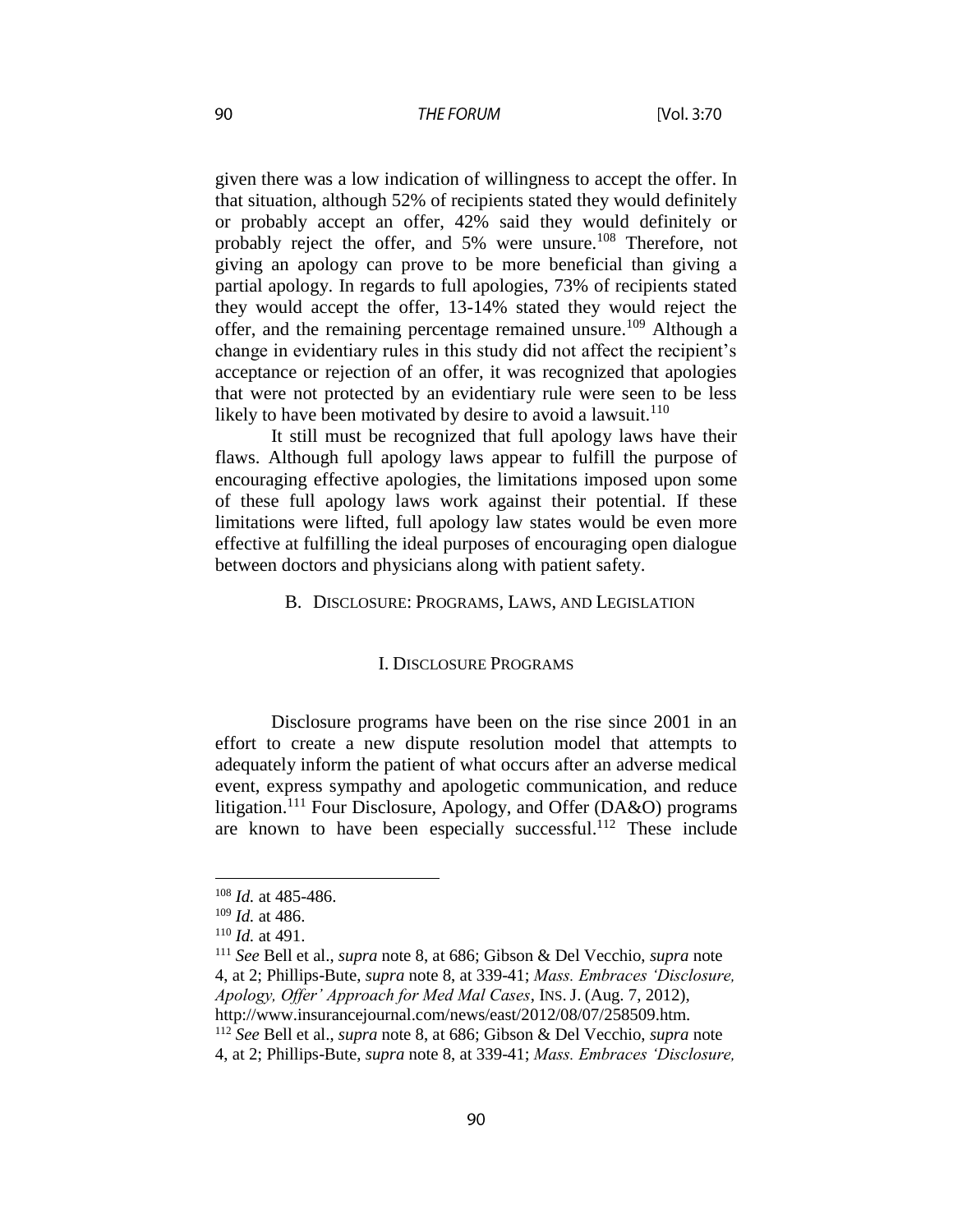2016]

programs by: The University of Michigan Health System, the State of Massachusetts, the Veterans Affairs Health Administration, and COPIC Insurance. <sup>113</sup> These programs share the following principled institutional responses to adverse medical events: "(1) proactively identify adverse events; (2) distinguish between injuries caused by medical negligence and those arising from complications of disease or intrinsically high-risk medical care; (3) offer patients full disclosure and honest explanations; (4) encourage legal representation for patients and families; and (5) offer an apology with rapid and fair compensation when standards" are not met.<sup>114</sup>

The University of Michigan Health System (UMHS) created an extremely successful dispute resolution model, which other disclosure programs modeled themselves.<sup>115</sup> UMHS created this program in 2001 with four basic elements: (1) immediate disclosure of harm; (2) timely expression of sympathy and apology; (3) commitment to investigation and prevention efforts to identify and address the root cause of incidents; and (4) a quick offer of compensation if the event demonstrates potential negligence.<sup>116</sup> As a whole, this program was "designed to promote patient safety through principles of honesty, transparency, and accountability."<sup>117</sup> Within this model, the prospective plaintiff must give UMHS six months' notice prior to filing a medical malpractice lawsuit.<sup>118</sup> During this time period, an internal committee assesses the alleged errors through a thorough investigation and review,  $119$  which "dramatically increases" the chance that safety problems will be fixed going forward."<sup>120</sup> This model was a drastic change in what was previously seen in state

**.** 

*Apology, Offer' Approach for Med Mal Cases*, INS. J. (Aug. 7, 2012), http://www.insurancejournal.com/news/east/2012/08/07/258509.htm. <sup>113</sup> *See* Bell et al., *supra* note 8, at 686; Gibson & Del Vecchio, *supra* note 4, at 2; Phillips-Bute, *supra* note 8, at 339-41; *Mass. Embraces 'Disclosure, Apology, Offer' Approach for Med Mal Cases*, INS. J. (Aug. 7, 2012), http://www.insurancejournal.com/news/east/2012/08/07/258509.htm. <sup>114</sup> Bell et al., *supra* note 8, at 684. <sup>115</sup> *Id.* at 686. <sup>116</sup> *See* Phillips-Bute, *supra* note 8, at 341. <sup>117</sup> *See* Richard Boothman & Margo M. Hoyler, *The University of Michigan's Early Disclosure and Offer Program*, BULLETIN OF THE AMERICAN C. OF SURGEONS (Mar. 2, 2013), [http://bulletin.facs.org/2013/03/michigans-early-disclosure/.](http://bulletin.facs.org/2013/03/michigans-early-disclosure/)  $118$  *Id.* 

<sup>119</sup> *Id.*

<sup>120</sup> *Id.*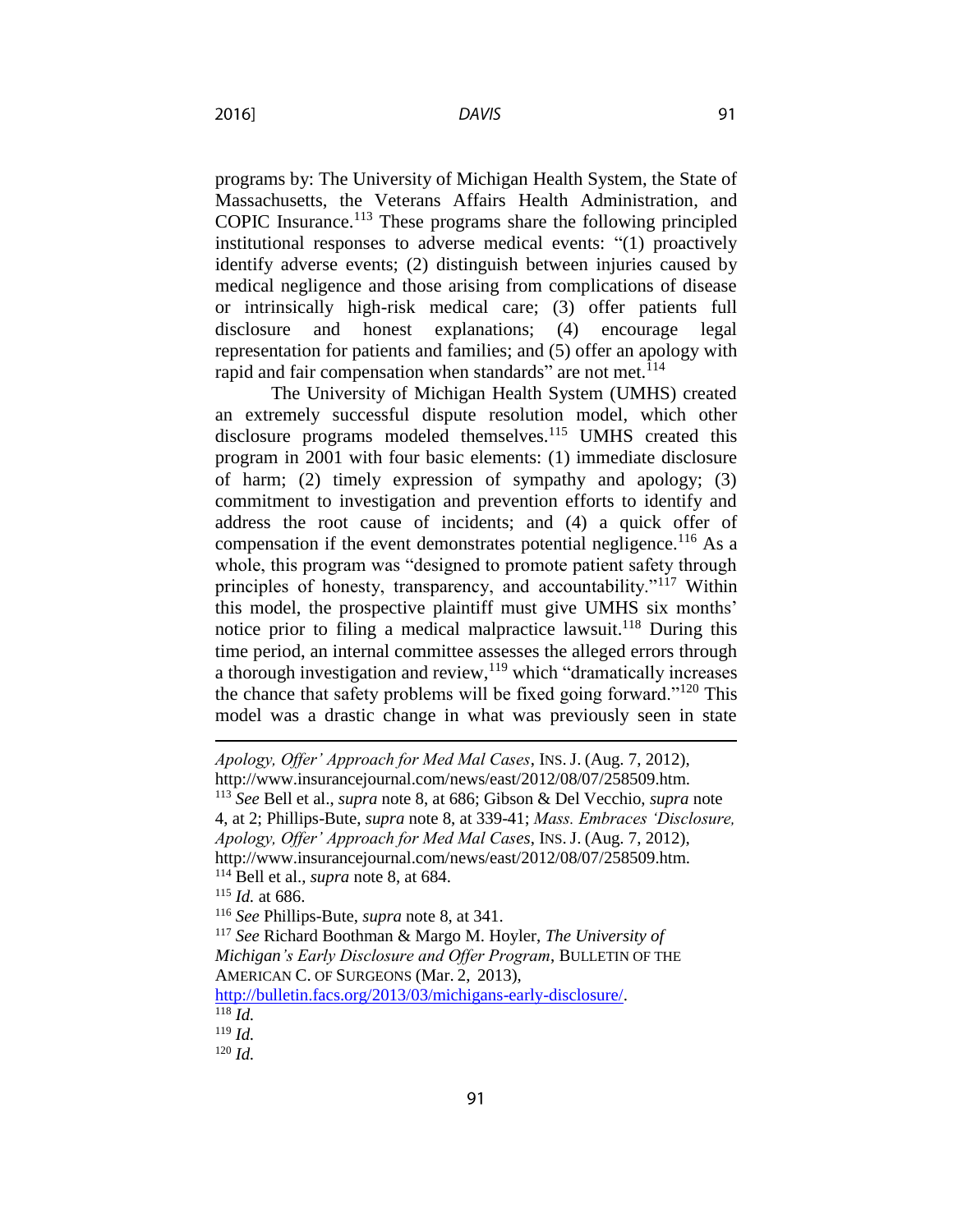apology laws because this program shifted from the concept of medical malpractice to the concept of patient safety.

The positive results from this program were monumental. Upon implementation, the rate of lawsuits declined from 2.13 per 100,000 patients per month to .75 per 100,000 patients. Moreover, the rate of new claims decreased from 7 per 100,000 patients to fewer than 5 per 100,000 patients, the time-to-claim resolution dropped from 1.36 years to .95 years, and there was a decrease in the cost rates due to total liability, patient compensation, and legal fees. $121$ These positive results prompted other states to follow suit.<sup>122</sup>

In 2012, the State of Massachusetts replicated UMHS's program.<sup>123</sup> The program was implemented in seven hospitals throughout the state.<sup>124</sup> With this program, healthcare professionals, institutions, and their insurers make disclosures to patients and families when an unanticipated adverse outcome occurs.<sup>125</sup> These individuals and institutions also investigate the situation, establish systems to improve patient safety and prevent the instance from occurring again in the future, and, where appropriate, apologize and offer fair compensation without legal action.<sup>126</sup> The main problem with Massachusetts's program is the lack of clarity in its policies.<sup>127</sup> Specifically, Massachusetts does not define what an "unanticipated outcome" is and from whose perception it comes. <sup>128</sup> It also does not ensure physicians that their apologies will be protected since it states that apologies will be inadmissible "unless the maker of the statement or defense expert witness when questioned under oath makes a

 $121$  *Id.* 

<sup>122</sup> Bell et al., *supra* note 8, at 686.

<sup>123</sup> *See* Debra Beaulieu, *Disclosure, Apology and Offer: A New Approach to Medical Liability*, MASS. MED. SOC., (2012), massmed.org/News-and-Publications/Vital-Signs/Back-Issues/Disclosure,-Apology-and-Offer--A-New-Approach-to-Medical-Liability/#.Vsh-9xhH92c.

<sup>124</sup> *Id.*

<sup>125</sup> *Mass. Embraces 'Disclosure, Apology, Offer' Approach for Med Mal Cases*, *supra* note 108.

<sup>126</sup> *Id.*

<sup>127</sup> *See Doctors' protections under Massachusetts "apology" law are limited*, Adler, Cohen, Harvey, Wakeman, Guekguezian LLP, http://www.adlercohen.com/?t=40&an=39782&format=xml&p=7637 (last visited March 18, 2016). <sup>128</sup> *Id.*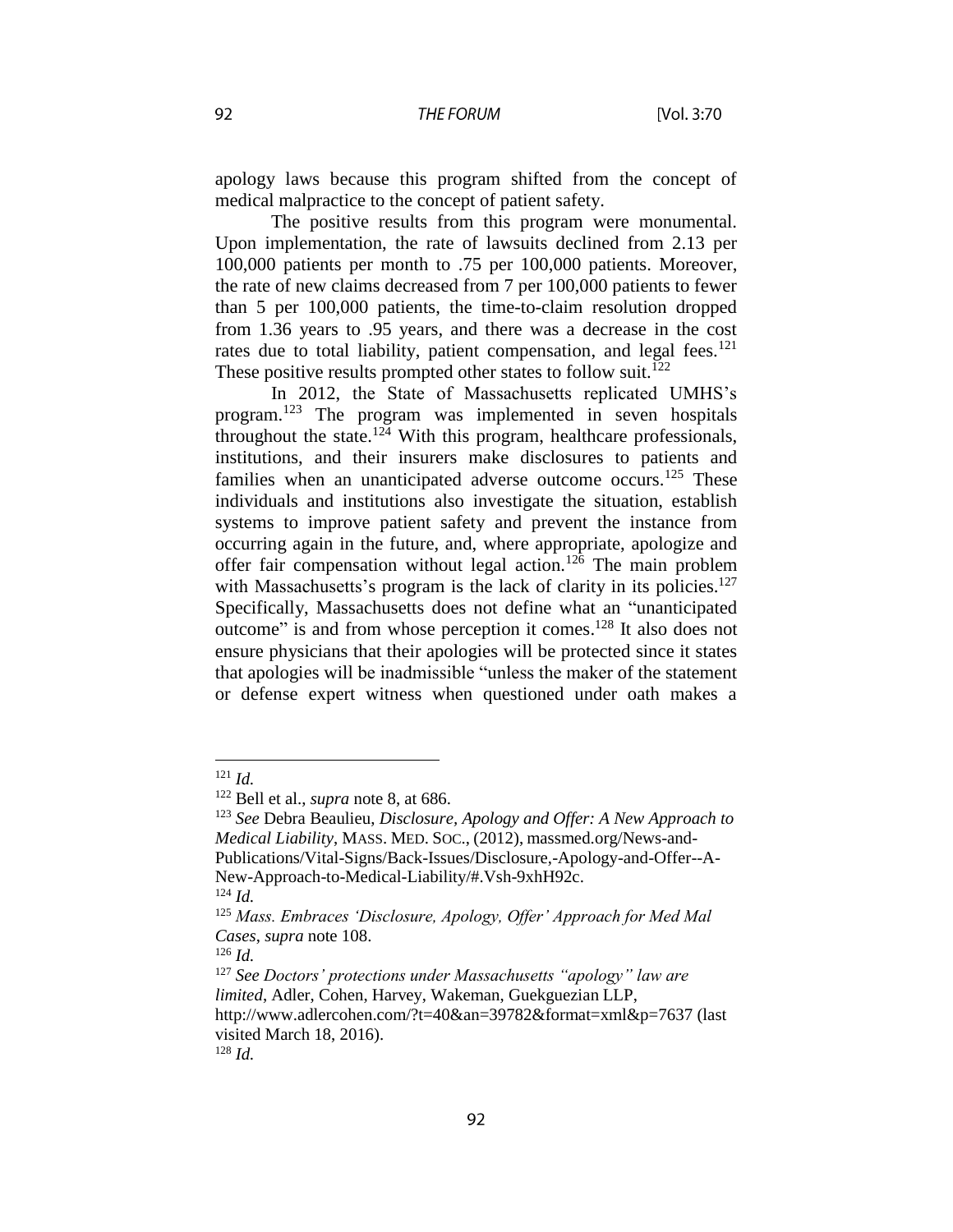contradictory or inconsistent statement."<sup>129</sup> No clear precedent has been established to define this rule.<sup>130</sup>

Despite these ambiguities, doctors have said they enjoy the program because it helps put a stop to the medical community's culture of silence. <sup>131</sup> Alan Woodward, chair of the Massachusetts Medical Society's Committee on Professional Liability, summed up the benefits of the program by saying that "[i]t will encourage transparency and honesty, protect the rights of patients who have been harmed by avoidable events, improve patient safety, reduce litigation, and ultimately cut health care costs."<sup>132</sup> A study focused on Massachusetts' DA&O model interviewed twenty-seven individuals in leadership positions and asked what they found to be most appealing about the model.<sup>133</sup> The number one answer related to the ethical and professional considerations.<sup>134</sup> Specifically, it was said that this model created

> a huge win for patients, [who] suffer as much as anybody in the courts, maybe more. It'll be a huge win for providers emotionally. It will be a huge win from a financial perspective because the right people will be getting compensated in a timelier manner and there will be far less waste in the process.<sup>135</sup>

In 2005, the Veterans Health Administration (VHA) issued a directive that required all VHA facilities to disclose adverse events to patients and families when those events occurred within twenty-four hours.<sup>136</sup> This directive specified that adverse events must be probable or definite, and if they are close calls then disclosure is discretionary.<sup>137</sup> The directive was encouraged by and modeled after UMHS's program.<sup>138</sup>

<sup>129</sup> *Id.*

<sup>130</sup> *Id.*

<sup>131</sup> *Mass. Embraces 'Disclosure, Apology, Offer' Approach for Med Mal Cases*, *supra* note 108.

<sup>132</sup> *Id.*

<sup>133</sup> *See* Bell et al., *supra* note 8, at 688-89.

<sup>134</sup> *Id.* at 689.

<sup>135</sup> *Id.*

<sup>&</sup>lt;sup>136</sup> Gibson & Del Vecchio, supra note 4, at 42.

<sup>137</sup> *Id.*

<sup>138</sup> *Id.*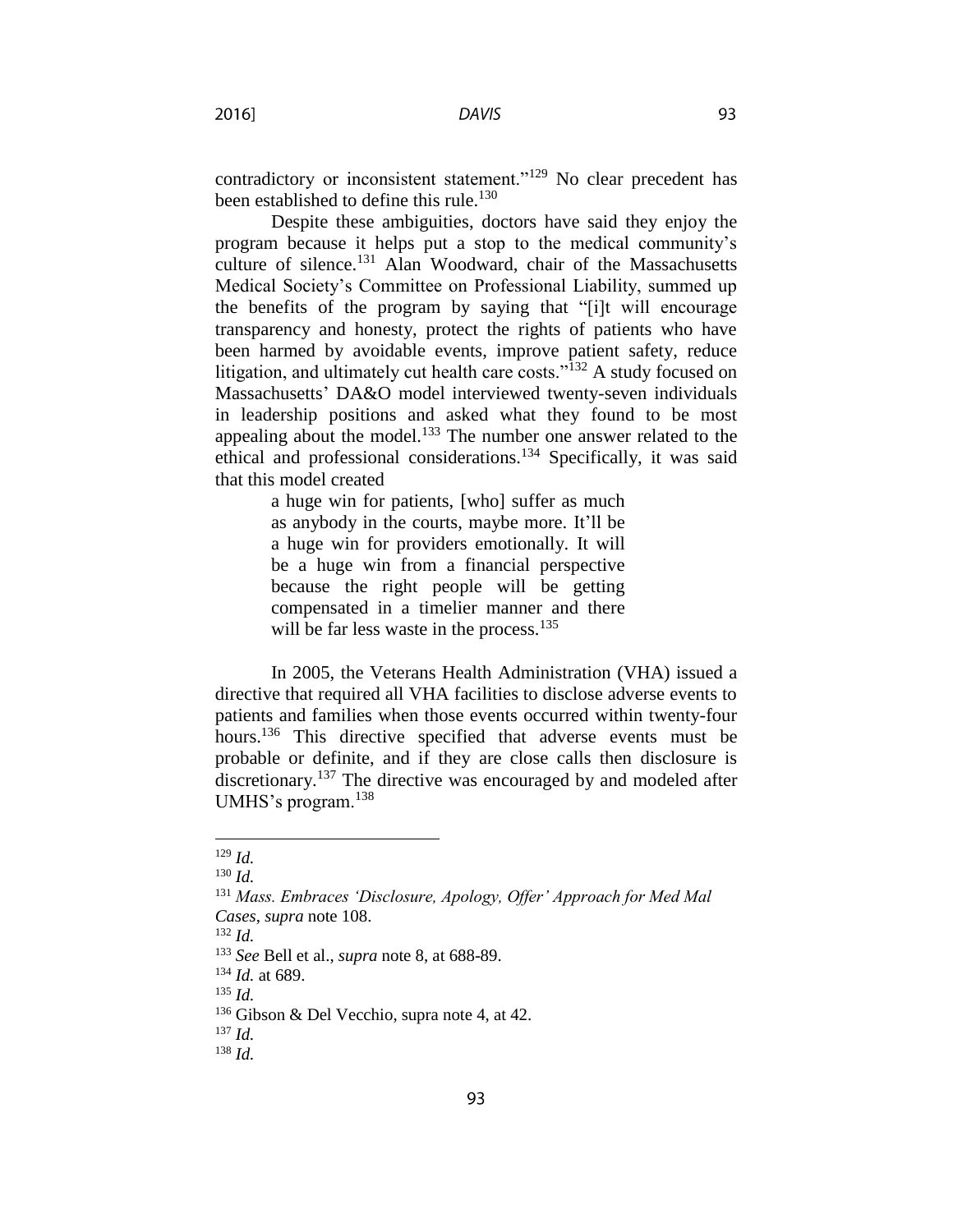#### **THE FORUM**

In 2000, COPIC Insurance (COPIC) implemented a disclosure program, "Recognize, Respond, and Resolve," in Colorado.<sup>139</sup> It requires participating providers to disclose unexpected outcomes to patients, and then supplies those providers with prelitigation reimbursement up to \$25,000 of out-of-pocket medical expenses and up to \$5,000 for time lost based on extended recovery.<sup>140</sup> Cases involving a wrongful death or obvious errors are excluded from this program.<sup>141</sup> As a whole, the program has had beneficial results – evidenced by the fact that COPIC ended up paying substantially less for claims that it closed and only fifty-two out of 2000 incidents became formal claims. $142$ 

#### II. MANDATORY DISCLOSURE LAWS

Ten states currently have disclosure laws in place: Washington, Oregon, Nevada, Tennessee, Florida, South Carolina, Pennsylvania, Maryland, New Jersey, and Connecticut.<sup>143</sup> These states require healthcare facilities to notify patients or families of unanticipated outcomes of medical care.<sup>144</sup> Although this disclosure is useful, apologies are not required, as evidenced by each laws' text. 145

<sup>139</sup> *Id.*

<sup>140</sup> *Id.*

<sup>141</sup> *Id.*

 $^{142}$  *Id.* 

<sup>&</sup>lt;sup>143</sup> Summary of States' Policy Toward Disclosure, QUALITY AND PATIENT SAFETY, http://www.qups.org/med\_errors.php?c=state\_comparison&t=10 (last visited Nov. 23, 2015).

<sup>144</sup> *See* WASH. REV. CODE § 70.41.380 (2005); OR. REV.STAT. § 677.082 (2003); NEV. REV. STAT. § 439.860 (2011); TENN. CODE ANN. § 68-11-211 (2009); FLA. STAT. § 381.028 (2013); S.C. CODE ANN. § 19-1-190 (2006); Patient Safety and Quality Assurance Act, S.B. 1263, Reg. Sess. (Pa. 2001); MD. CODE REGS. 10.07.06.12 (2016); N.J. STAT. ANN. § 26; CONN. GEN. STAT. ANN. § 52-184d (West 2006).

<sup>145</sup> *See* WASH. REV. CODE § 70.41.380 (2005); OR. REV.STAT. § 677.082 (2003); NEV. REV. STAT. § 439.860 (2011); TENN. CODE ANN. § 68-11-211 (2009); FLA. STAT. § 381.028 (2013); S.C. CODE ANN. § 19-1-190 (2006); Patient Safety and Quality Assurance Act, S.B. 1263, Reg. Sess. (Pa. 2001); MD. CODE REGS. 10.07.06.12 (2016); N.J. STAT. ANN. § 26; CONN. GEN. STAT. ANN. § 52-184d (West 2006).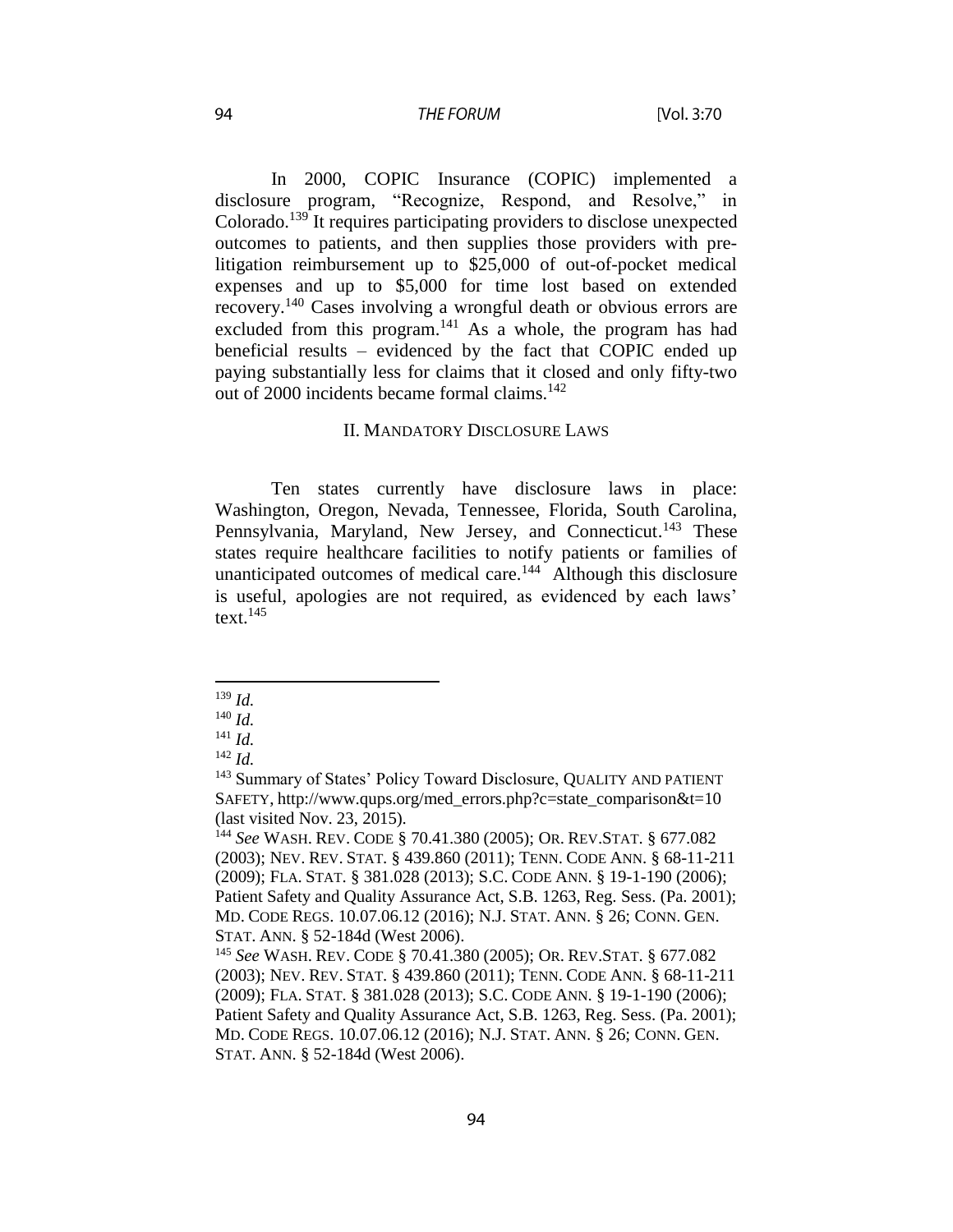**DAVIS** 

2016]

The idea of supporting mandatory disclosure laws is also recognized by the medical community. The American College of Physicians' Ethics Manual provides that "physicians should disclose to patients information about procedural or judgment errors made in the course of care if such information is material to the patient's wellbeing."<sup>146</sup> The provision also states that "[e]rrors do not necessarily constitute improper, negligent, or unethical behavior, but failure to disclose them may."<sup>147</sup> Thus, it is vital to recognize that the medical community also supports mandatory disclosure on an ethical level.

#### III. FEDERAL DISCLOSURE LEGISLATION

The federal government has also attempted to encourage apologies from physicians to patients by trying to enact federal disclosure legislation. The main form of legislation that has successfully been enacted is the Patient Safety and Quality Improvement Act ("Act"), which was signed into law in  $2005$ .<sup>148</sup> This Act "requires the Department of Health and Human Services ("HHS") to establish a process for voluntary and confidential reporting of medical errors to Patient Safety Organizations ("PSOs")." <sup>149</sup> Furthermore, it prevents a patient's safety work product from being subject to a subpoena or court order by classifying it as privileged.<sup>150</sup> By doing these things, the Act attempts to encourage participation in disclosure programs.

Unfortunately, other laws with the purpose of encouraging disclosure have not been enacted. The two most well-known acts that attempted to improve disclosure were The Fair and Reliable Medical Justice Act and the National Medical Error Disclosure Compensation Act (MEDiC).<sup>151</sup> In 2005, The Fair and Reliable Medical Justice Act was introduced with the intent to provide grants to states that voluntarily implemented one of three pilot programs.<sup>152</sup> In 2005, MEDiC was introduced to provide financial incentives and legal

<sup>147</sup> *Id.*

<sup>146</sup> Gibson & Del Vecchio, supra note 4, at 42.

<sup>148</sup> *Id.* at 45.

<sup>149</sup> *Id.*

<sup>150</sup> *Id.*

<sup>151</sup> *Id.* at 8-10.

<sup>152</sup> *Id.* at 8.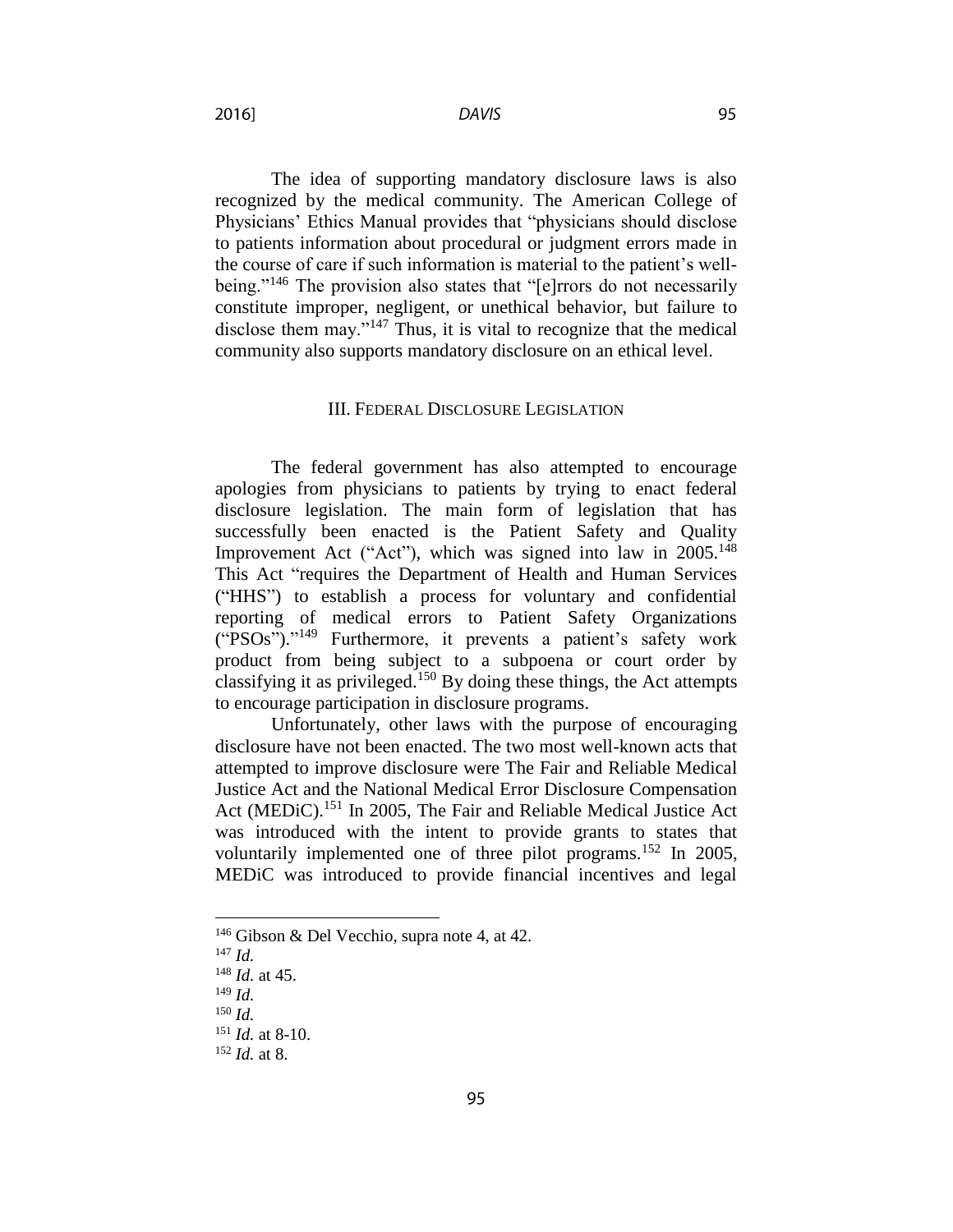protection to institutions to encourage participation in disclosure programs.<sup>153</sup> MED<sub>i</sub>C was inspired by the UMHS disclosure program and looked to the VA and COPIC programs for guidance.<sup>154</sup>

#### IV. PROPOSAL

#### A. SHIFT FROM APOLOGY LAWS TO DISCLOSURE PROGRAMS

Apology laws have not lived up to the purpose that was originally intended by Senator Saltontall.<sup>155</sup> Instead of protecting effective apologies to both help the offender's conscience and aggrieved individual's emotions, these laws have become intertwined with so many limitations and copious amounts of legalese that the laws have encouraged mere sympathy – not apologies – or silence after an adverse medical event occurs. To shift from this fear of litigation and enter into a concern for patient safety, encouraging disclosure programs could alleviate the current problems found with the varying types of state apology laws. If future disclosure programs were modeled after The University of Michigan Health System's DA&O program, physicians would be a part of a program that expects apologies to be given and these apologies would be given, in such a way that would accomplish what apologies laws were intended to do. By ensuring that DA&O programs maintain the same four elements held by UMHS, these programs could reap similar benefits.<sup>156</sup> These benefits would, more likely than not, occur – as has already been evidenced by other programs that have modeled themselves after UMHS and reaped similar benefits.<sup>157</sup> With DA&O programs, we could expect significant improvements in claim frequency, transactional costs, litigation reductions, and reduced time to resolution.<sup>158</sup>

Naturally, there are some potential barriers with DA&O programs; however, solutions are available. First, physicians may not

 $\overline{a}$ 

96

<sup>153</sup> *Id.* at 9.

<sup>154</sup> *Id.*

<sup>155</sup> *See* Zisk, *supra* note 2, at 376.

<sup>156</sup> *See* Boothman & Hoyler, *supra* note 8.

<sup>157</sup> *See id.*; Bell et al., *supra* note 8, at 688.

<sup>158</sup> *See* Bell et al., *supra* note 8 at 686.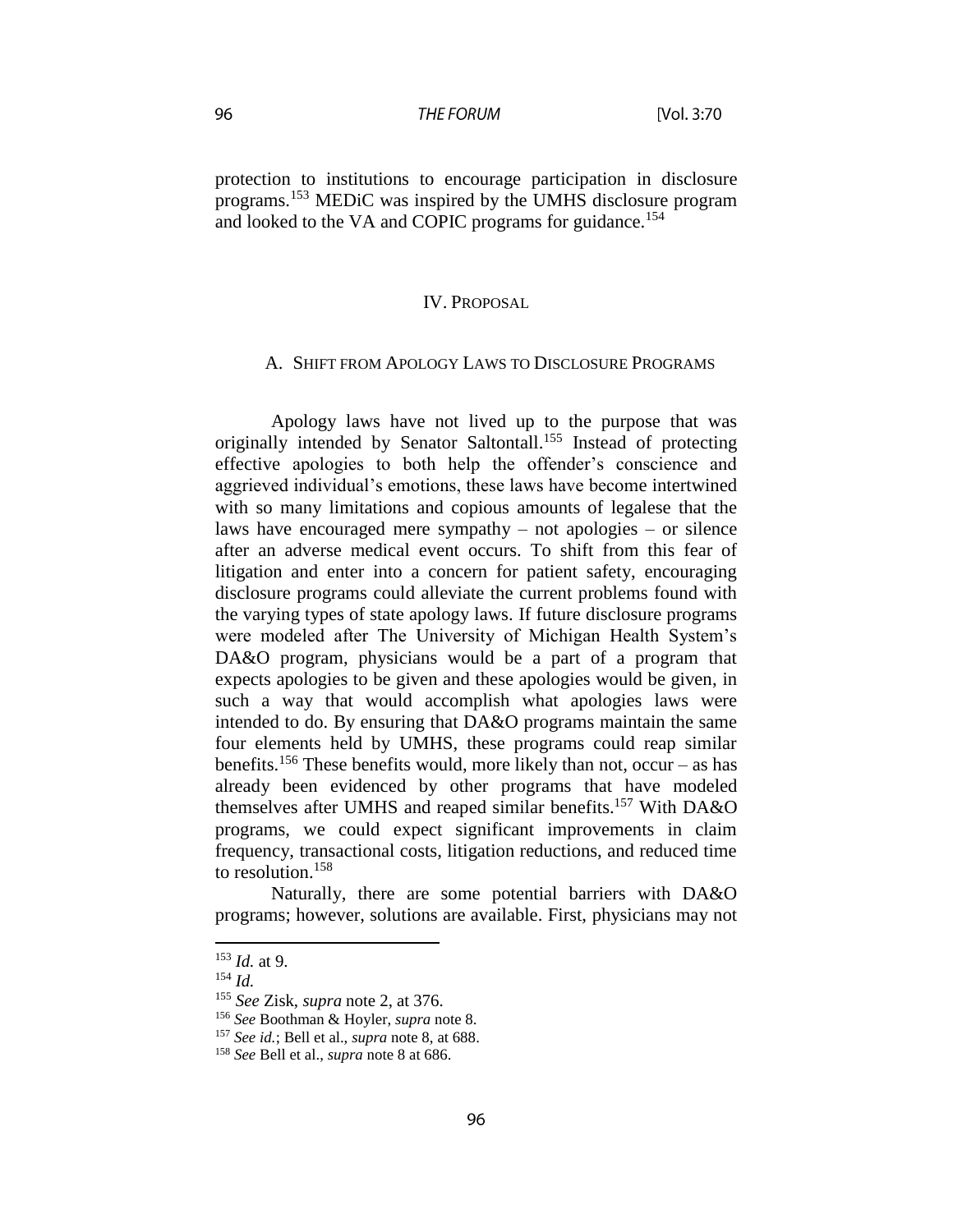2016]

be comfortable with disclosure because they remain fearful that what they say will remain unprotected.<sup>159</sup> To combat this concern, doctors should be educated and trained on the disclosure process, making them more comfortable with issuing apologies. Such education could occur during residency programs and job training, and through onsite legal coaching at the doctors' place of employment. Second, attorneys may fear decreasing clientele numbers and revenue.<sup>160</sup> However, attorneys could be better educated at CLE meetings about how DA&O programs actually endorse legal representation. Third, there could be concern as to whether DA&O programs would work where physicians are loosely affiliated with a facility rather than being directly employed.<sup>161</sup> Unfortunately, little evidence has been gathered as to how this program would work outside of a facility that directly employs physicians as opposed to employing independent contractors. To better understand how to combat this obstacle, more research would need to be done on this issue. Finally, encouraging institutions to utilize a disclosure program could involve a greater upfront cost than the institution would be willing to pay. This could be solved by implementing a grant-based program. Unfortunately, the question remains as to where this grant money would come from.

Assuming that institutions could be persuaded to develop and actively utilize DA&O programs, these programs would be the ideal balance to reduce litigation, better facilitate doctor-patient communication, and most importantly, improve patient safety. Apology laws have had such a pin-pointed focus upon litigation costs and time that patient safety has fallen by the wayside. These programs would help refocus priorities. Still, a reduction in litigation would likely inevitably follow. Increased communication between doctors and their patients and/or their families would help ease tension and anger. It would also provide individuals with more understanding about the situation. Consequently, it has been proven that such programs would reduce litigation.<sup>162</sup>Because anger and lack of understanding are reduced by physician communication, individuals are less likely to turn to litigation.<sup>163</sup> Additionally, the litigation reduction seen by UMHS and similar institutions with disclosure programs shows that those programs are able to facilitate

 $\overline{a}$ 

97

<sup>159</sup> *See id.*

<sup>160</sup> *Id.* at 693-94.

<sup>161</sup> *Id.* at 697.

<sup>162</sup> *See* Phillips-Bute, *supra* note 8, at 336.

<sup>163</sup> *See id.*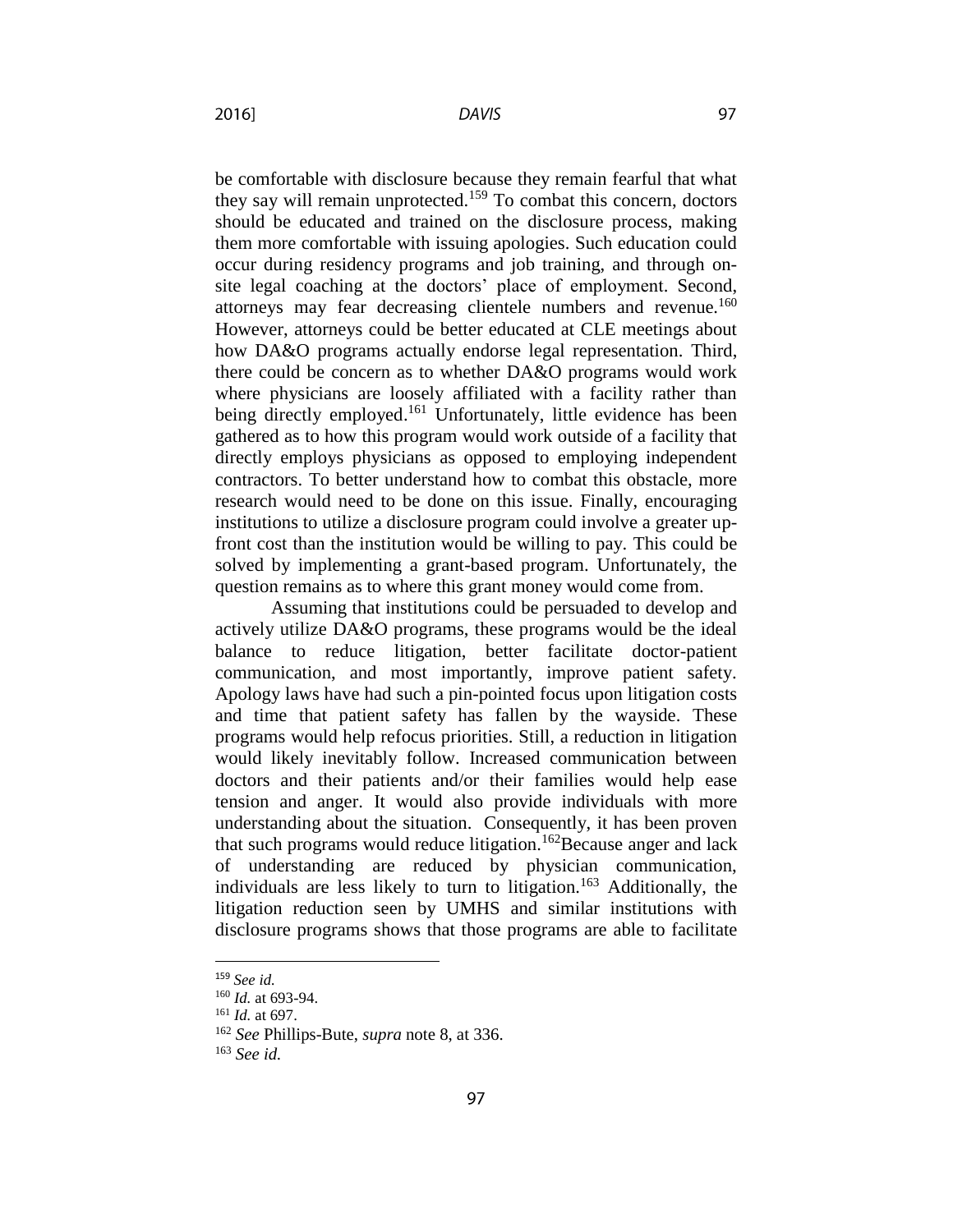such an improvement.<sup>164</sup> Furthermore, it simply makes sense to disclose information to the patient and/or the family from the very moment an adverse medical event occurs because the information gathered during the disclosure will likely be revealed in court anyway.

## B. PROTECT FULL APOLOGIES WITH THE FEDERAL RULES OF **EVIDENCE**

State apology laws have clearly proven insufficient to adequately protect physicians from their fears tied to apology and litigation, and disclosure programs modeled after UMHS have clearly proven to be beneficial. Still, there remains a dire need to have stronger state apology laws to ensure physicians are shielded from liability – whether they be part of a disclosure program that does not shield them from liability or whether they be outside a disclosure program. By encouraging a more uniform, less restrictive, and less legalese-encompassed state apology law from being enacted, the benefits for physicians and patients alike would be monumental. This goal could be accomplished by including a new rule in the Federal Rules of Evidence ("FRE"), would bar physicians' apologies, in which statements of sympathy, fault, and liability are exposed, from being admitted as evidence of fault. The ideal rule would look similar to Colorado's full apology law, which states:

> [A]ll statements, affirmations, gestures, or conduct expressing apology, fault, sympathy, commiseration, condolence, compassion, or a general sense benevolence . . . shall be inadmissible as evidence of an admission of liability.<sup>165</sup>

Naturally, states are not obligated to follow the FRE and they may deviate.<sup>166</sup> However, states normally closely follow the FRE or

<sup>164</sup> *See* Boothman & Hoyler, *supra* note 8.

<sup>165</sup> COLO. REV. STAT. ANN. § 13-25-135(1) (West 2014).

<sup>166</sup> Lauren Gailey*, I'm Sorry as Evidence? Why the Federal Rules of* 

*Evidence Should Include a New Specialized Relevance Rule to Protect Physicians*, 84 DEF. COUNS. J. 172, 174.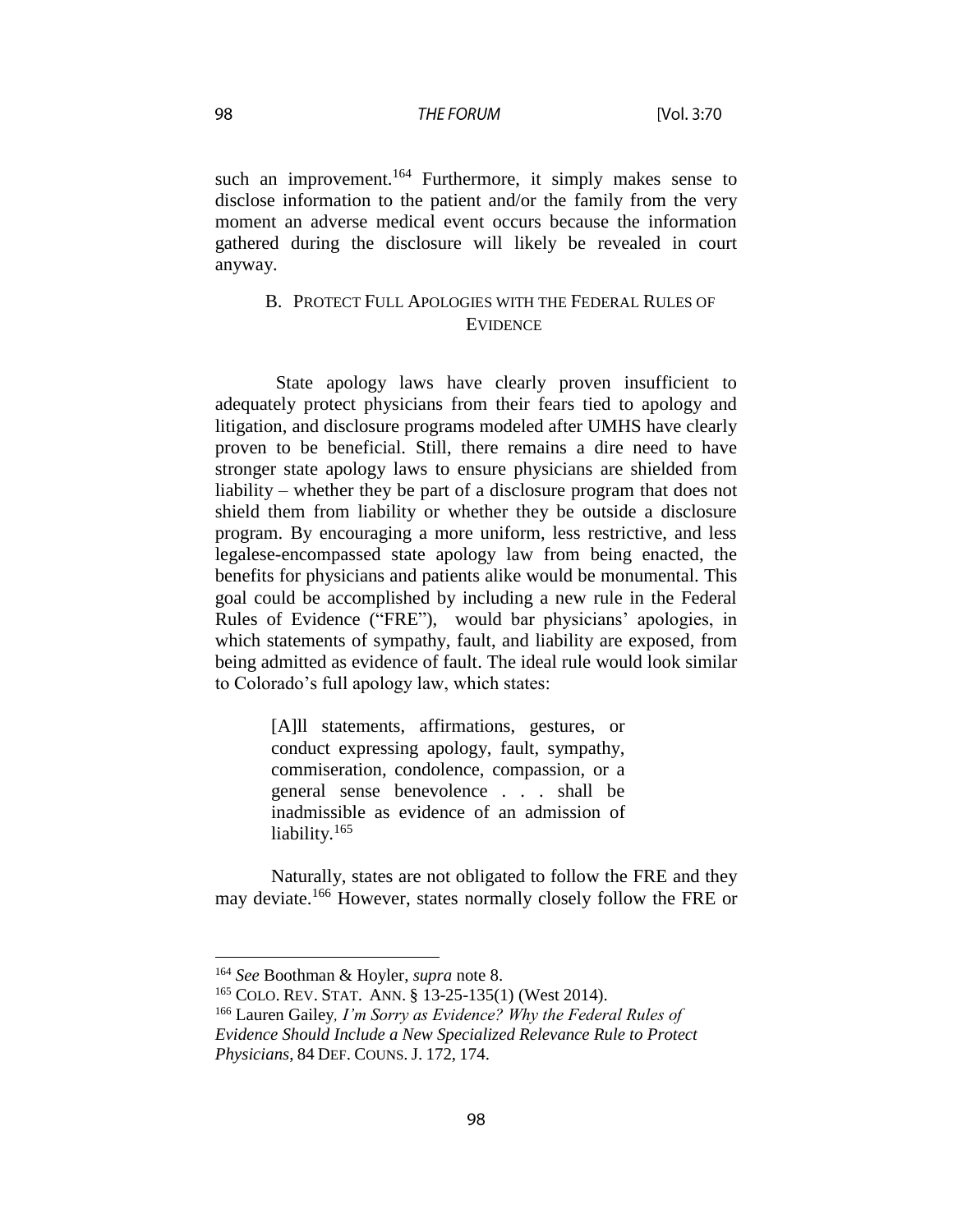make their rules even stricter.<sup>167</sup> Therefore, it would be beneficial for such a provision to be included in the FRE so as to influence states to have more uniform types of state apology laws that would protect effective apologies.

The FRE contain five specialized relevance rules, Rules 407, 408, 409, 410, and 411 – all of which were designed to comport with the Rule 403 balancing test,  $168$  in which a statement of fault made by a physician to a patient through an apology would likely fail. These specialized relevance rules are founded upon rationales that are rooted deep within public policy.<sup>169</sup> Creating an additional specialized relevance rule to protect physicians' apologies would be supported by a public policy rationale to create more open doctorpatient communication and improve patient safety. "At their most general level, the specialized relevance rules thus discourage bad behavior, incentivize good behavior, and foster and protect the positive side of human nature" and this new rule would be doing the same. $170$ 

#### V. CONCLUSION

Apology laws are not effectively fulfilling their intended purpose. Instead of promoting and protecting effective apologies from physicians to patients, the current state apology laws either protect ineffective apologies of sympathy or are filled with limitations and a large amount of legalese. Consequently, physicians may find it simpler to continue not apologizing in order to ensure that nothing they say relative to liability or fault may be used against them in a medical malpractice proceeding. To encourage effective apologies that consist of affirmative, affect, and action components, two particular proposals may prove useful: (1) a shift from apology laws to disclosure programs could help give more understanding to patients, allow physicians to learn from mistakes to improve patient safety, create better communication between physicians and patients, and reduce litigation; and (2) disclosure programs could be supplemented by better state apology laws, which could be modeled

<sup>167</sup> *Id.* at 175.

<sup>168</sup> *Id.*

<sup>169</sup> *Id.*

<sup>170</sup> *Id.* at 176.